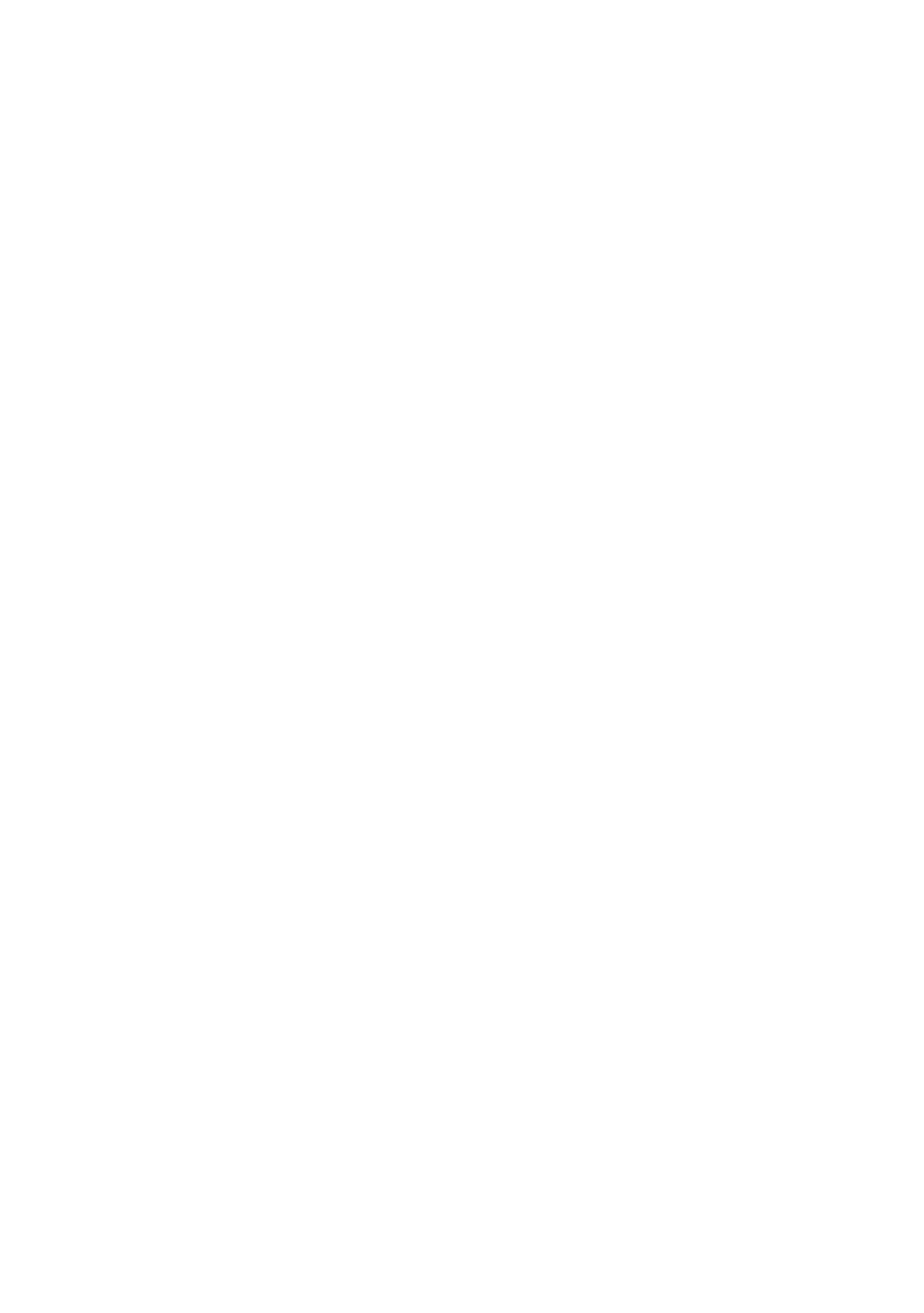#### Policy Brief Specialist Support for Hate Crime Victims

This publication was published with the support of the OSCE Office for Democratic Institutions and Human Rights (ODIHR). The opinions and information it contains do not necessarily reflect the policy and position of ODIHR.

This report was funded by the European Union's Rights, Equality and Citizenship Programme (2014-2020). The content of this report represents the views of the author only and is his/her sole responsibility. The European Commission does not accept any responsibility for use that may be made of the information it contains.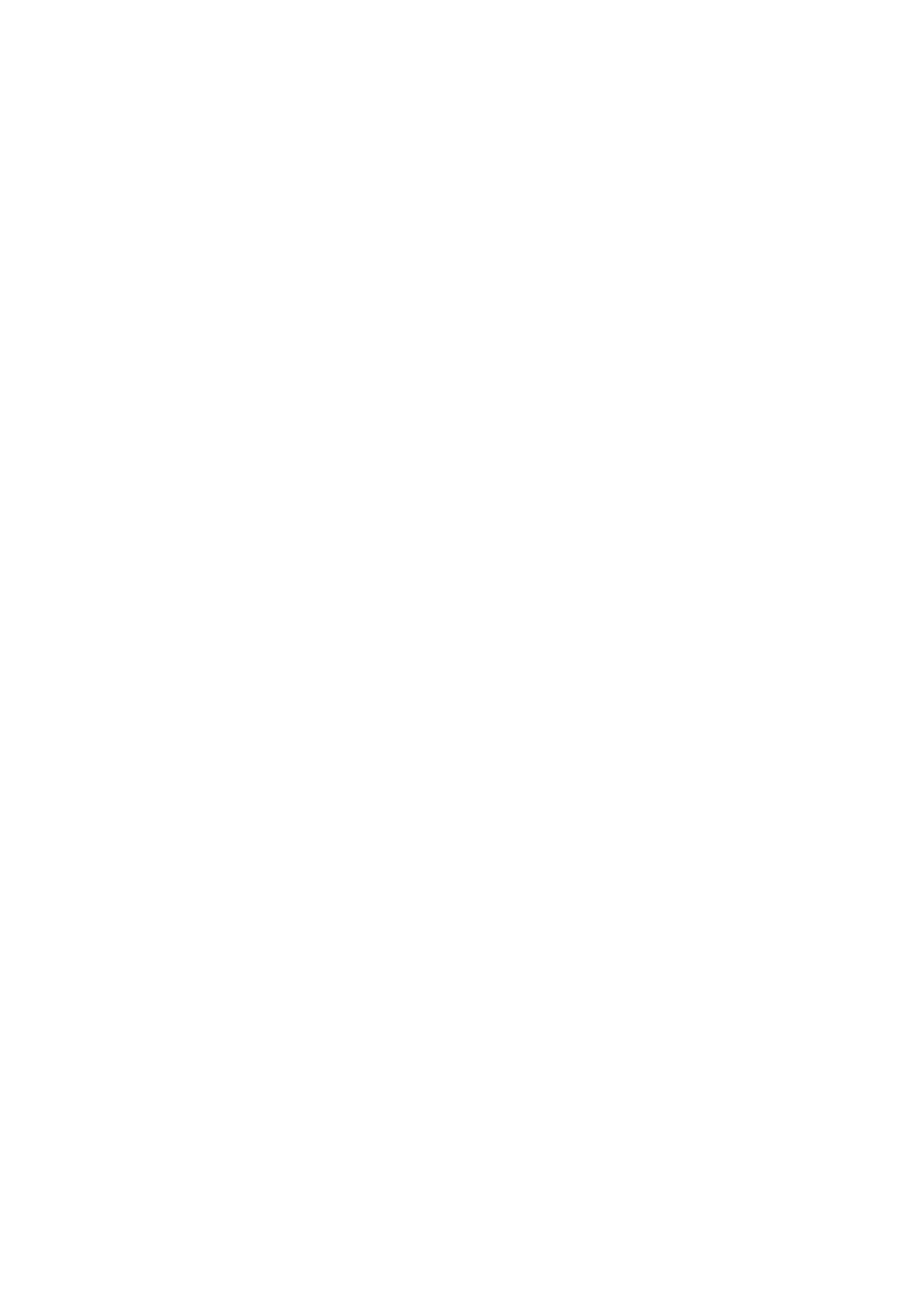### **Contents**

| 1. |                                                                             |  |
|----|-----------------------------------------------------------------------------|--|
| 2. |                                                                             |  |
| 3. |                                                                             |  |
| 4. |                                                                             |  |
| 5. |                                                                             |  |
| 6. | The state of specialist hate crime victim support: gaps and challenges21    |  |
| 7. |                                                                             |  |
|    | Specialist victim support should be enshrined in national legislation 23    |  |
|    |                                                                             |  |
|    | Specialist victim support should meet clearly defined quality standards26   |  |
|    |                                                                             |  |
|    | Relevant stakeholders should set up multi-agency coordination mechanisms 27 |  |
|    | Relevant stakeholders should commission studies on under-reporting of       |  |
|    |                                                                             |  |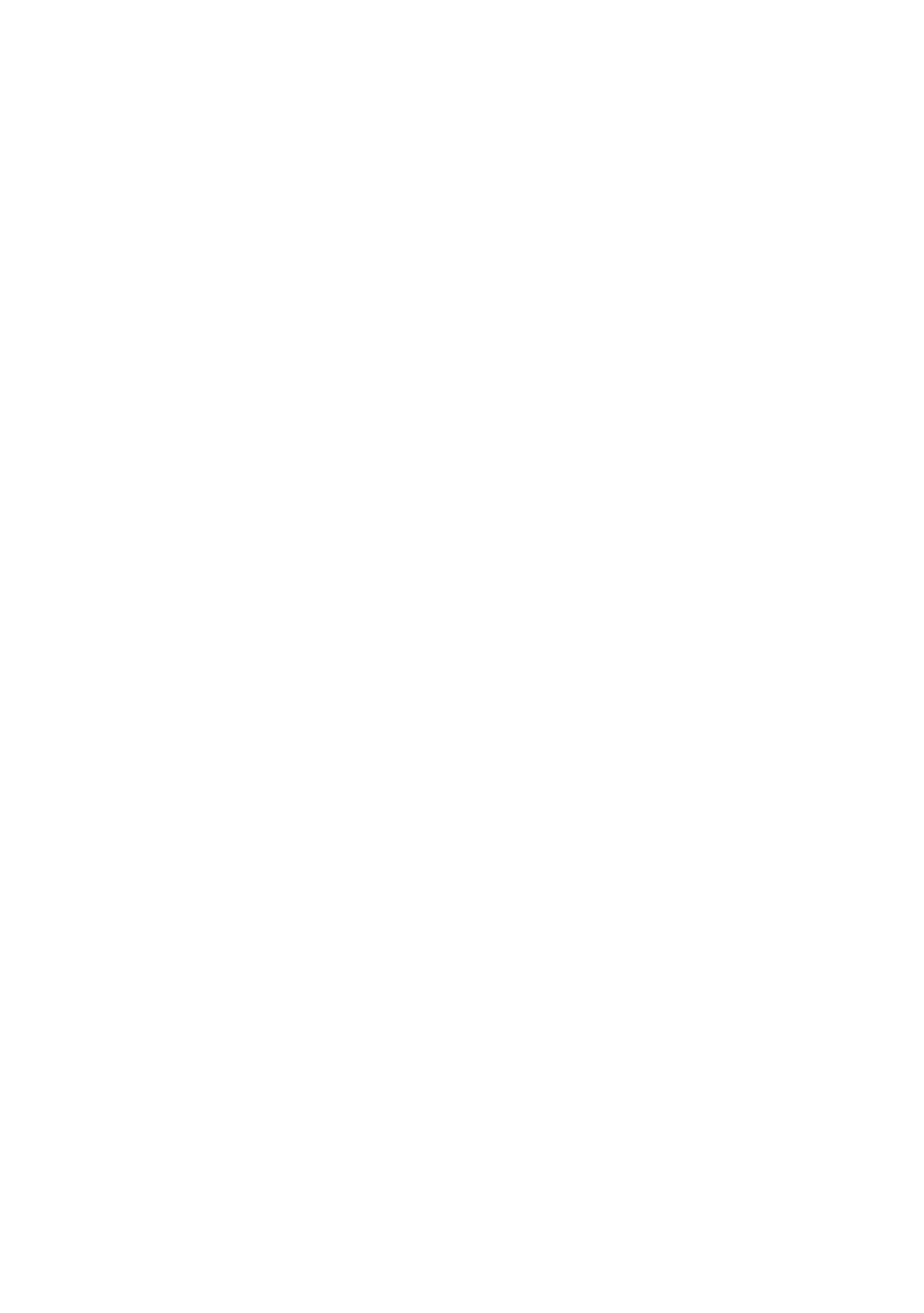### <span id="page-6-0"></span>Executive summary

Hate crime victims require access to specialist support services. These services should be victim-centred, needs-based and diversity-sensitive. They should include practical help, emotional and psychosocial support, advice relating to legal and financial issues and community engagement. Such specialist support services for hate crime victims should be free of charge, confidential and form an integral part of a comprehensive hate crime response.

This policy brief draws attention to the worrying situation in many participating States of the Organization for Security and Co-operation in Europe (OSCE), where current responses to hate crime victims' needs fall short of agreed international commitments and obligations. It also highlights the need to establish or expand specialist support services that are tailored to victims and address the harmful impacts of hate crimes at the individual, community and societal levels.

Hate crimes are significantly under-reported across the OSCE region. There are many reasons why victims do not report bias-motivated crimes. These include wider societal issues of prejudice and structural discrimination as well as specific barriers hate crime victims face when engaging with law enforcement authorities.<sup>1</sup> If hate crimes are not reported, crimes cannot be prosecuted, perpetrators can act with impunity, connectedness and solidarity in society is fractured, and democracy is weakened. Lack of reporting also means that the real number of hate crime incidents is not known, resulting in inadequate policy responses and insufficient allocation of state resources to government entities and civil society victim support providers.

Ensuring support for victims of crimes is imperative to safeguarding their rights. In 1985, the United Nations General Assembly adopted the Declaration of Basic Principles of Justice for Victims of Crime and Abuse of Power.<sup>2</sup> The declaration calls for United Nations Member States to adopt measures that secure universal recognition and respect for the rights of victims of crime and abuse of power. The declaration also required that Member States curtail the victimization of crime victims.

In 2009, OSCE participating States committed to take action against hate crimes by, inter alia, providing victims of hate crimes with access to counselling, legal and consular assistance and effective access to justice.3 OSCE participating States agreed to take steps to encourage victims to report hate crimes and promote capacity-building of law enforcement authorities through training, by developing guidelines on the most effective

<sup>1</sup> *[Encouraging hate crime reporting: The role of law enforcement and other authorities](https://fra.europa.eu/sites/default/files/fra_uploads/fra-2021-hate-crime-reporting_en.pdf)*, (Luxembourg: Publications Office of the European Union, 2021), p. 30.

<sup>2</sup> UN General Assembly resolution 40/34, "[Declaration of Basic Principles of Justice for Victims of Crime](https://www.un.org/en/genocideprevention/documents/atrocity-crimes/Doc.29_declaration%20victims%20crime%20and%20abuse%20of%20power.pdf) [and Abuse of Power](https://www.un.org/en/genocideprevention/documents/atrocity-crimes/Doc.29_declaration%20victims%20crime%20and%20abuse%20of%20power.pdf)", 1985.

<sup>3</sup> OSCE Ministerial Council, Decision 9/09, "[Combatting Hate Crimes"](https://www.osce.org/files/f/documents/d/9/40695.pdf), Athens, 2 December 2009.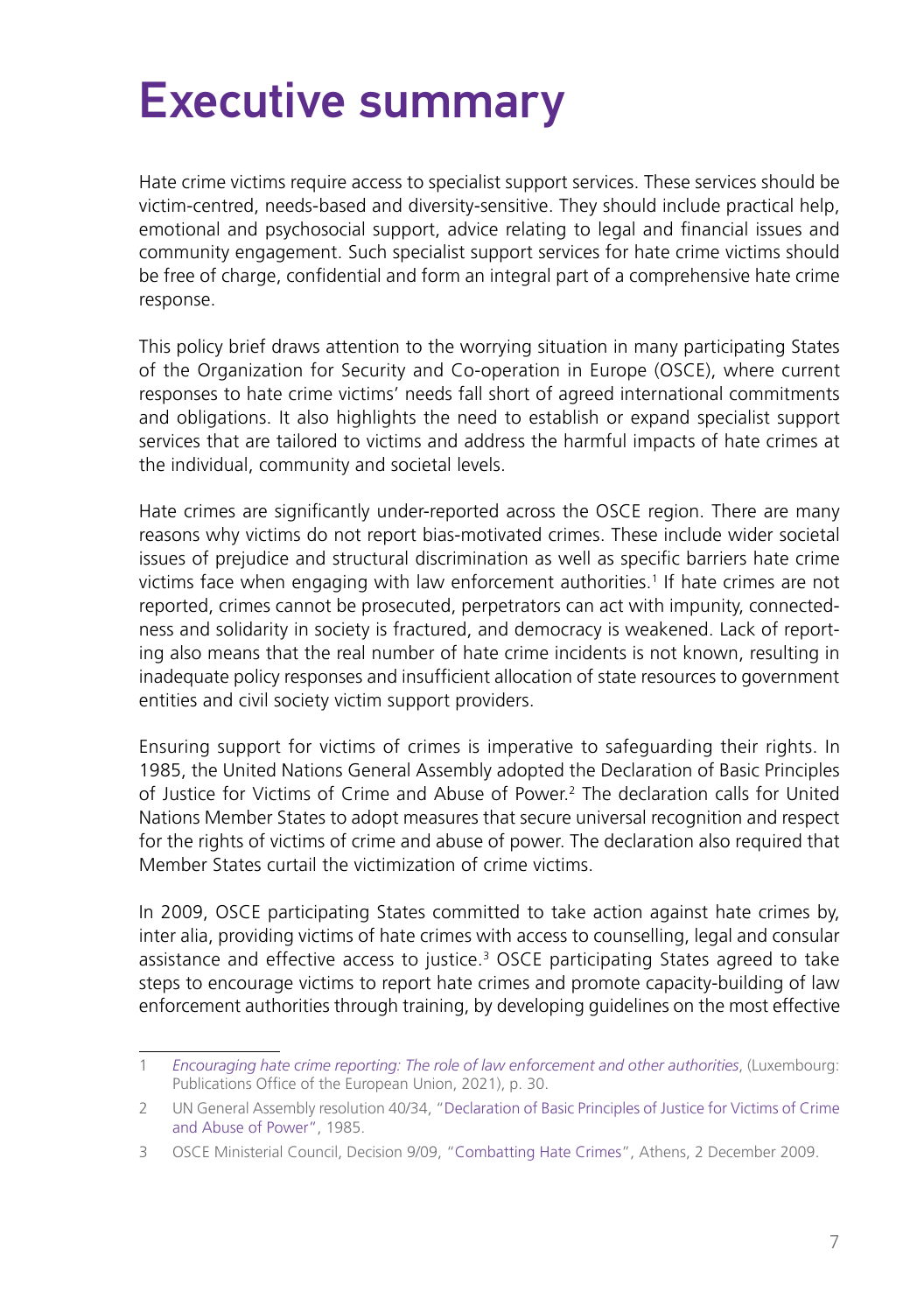and appropriate way to respond to bias-motivated crime and by facilitating capacitybuilding for civil society to assist victims of hate crimes.<sup>4</sup>

In 2012, the European Union (EU) adopted the Directive 2012/29 establishing minimum standards on the rights, support and protection of victims of crime (henceforth "the Directive").5 The Directive was meant to improve the responses of Member States to the needs of victims and to ensure that victims across the EU enjoy their rights and have equal access to support services. Furthermore, the Directive defined hate crime victims as victims with specific needs and called on Member States to establish specialist victim support services, either as an integrated part of, or in addition to, generic victim support services.

Despite these international commitments and obligations, access to general victim support among OSCE participating States is still not universal. Access to specialist support services for hate crime victims is even more limited. Specialist support services are often offered by civil society organizations (CSOs) that strive to professionalize their services and do so with minimal resources. As a result, most hate crime victims do not have access to appropriate support. Their recovery is therefore compromised and victims may endure long-lasting debilitating effects of targeted hostility and violence. This may also lead communities to become distrustful of each other fearing further discrimination and intolerance and of the institutions that were unable to protect and support them.

To effectively address hate crime, the needs of victims must be met. Due to the distinct and severe impact hate crime has on individuals and communities, victims require access to support that is specifically designed to meet their needs.

There are several distinctive elements of specialist hate crime victim support, such as:

- Pro-active outreach to victims:
- Community engagement;
- Hate crime monitoring;
- Advocacy;
- Cross-cultural understanding; and
- Inclusiveness in recruitment and retention policies.

Staff both of state institutions and CSOs working with hate crime victims should reflect the client populations and diversity of the society they operate in as much as possible and demonstrate a cultural and historical understanding of the affected victims' identities, as well as sensitivity to other nuances. Support staff should be able to tailor services to meet victims' cultural and identity-specific needs.

<sup>4</sup> OSCE Ministerial Council, Decision 13/06, ["Combating Intolerance and Discrimination and Promot](https://www.osce.org/files/f/documents/f/a/23114.pdf)[ing Mutual Respect and Understanding"](https://www.osce.org/files/f/documents/f/a/23114.pdf), Brussels, 5 December 2006.

<sup>5</sup> [Directive 2012/29/EU of the European Parliament and of the Council establishing minimum standards](https://eur-lex.europa.eu/legal-content/EN/TXT/HTML/?uri=CELEX:32012L0029&from=EN)  [on the rights, support and protection of victims of crime, and replacing Council Framework Decision](https://eur-lex.europa.eu/legal-content/EN/TXT/HTML/?uri=CELEX:32012L0029&from=EN)  [2001/220/JHA](https://eur-lex.europa.eu/legal-content/EN/TXT/HTML/?uri=CELEX:32012L0029&from=EN), 25 October 2012.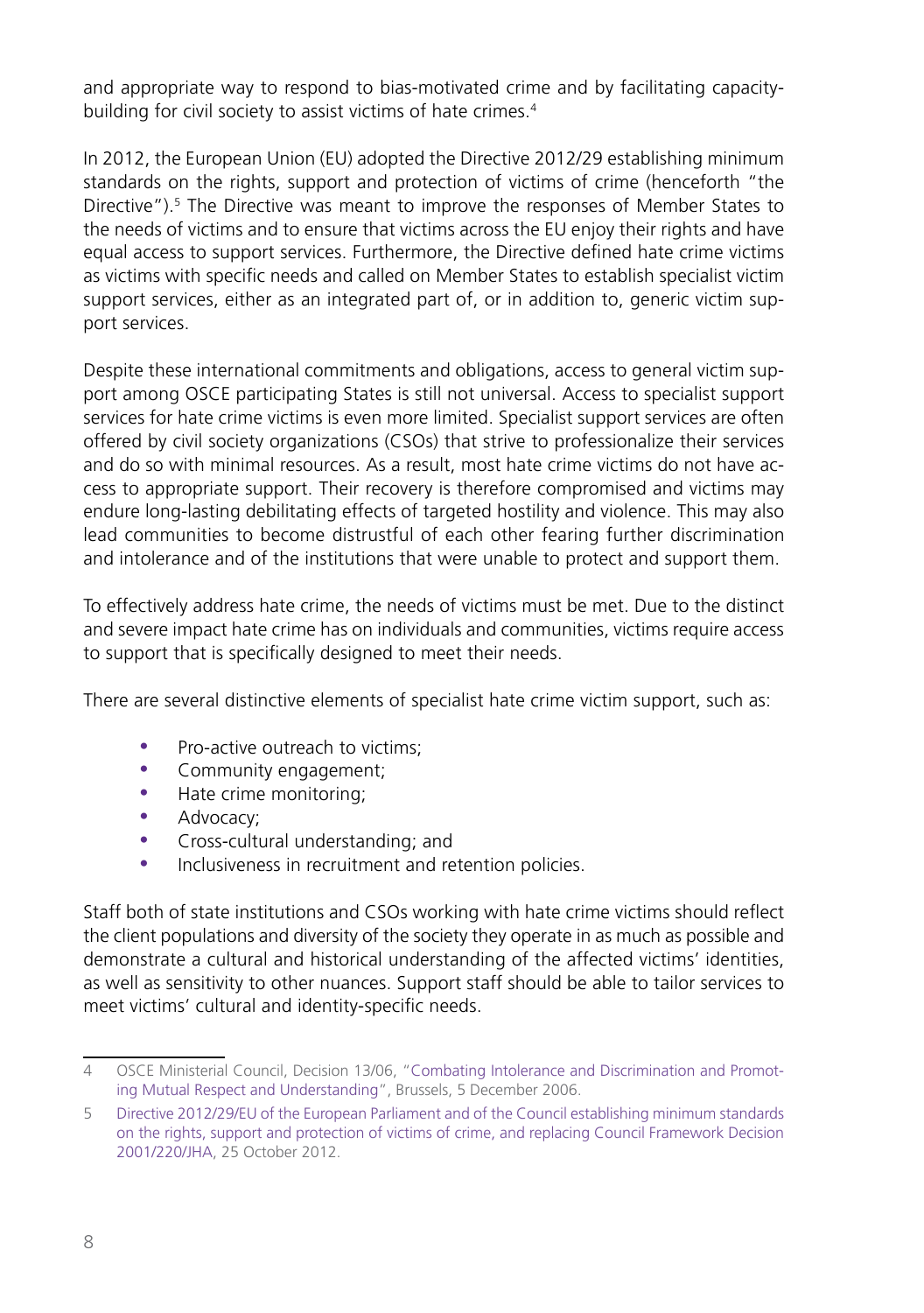This policy brief advocates for the establishment of specialist hate crime victim support. On an individual level, such services include practical support, psychological, emotional and counselling services, as well as legal advice and representation. On a community level, specialist support providers engage with community members from different groups to better understand these communities' situation and requirements for support. They also identify barriers that prevent people from seeking support services and factor in this knowledge when designing and adjusting inclusive and accessible services that can meet the needs of diverse communities.

Raising awareness on the rights of hate crime victims and services available to them is another element of specialist support providers' service. On an advocacy level, specialist support providers rigorously examine existing patterns of intolerance, discrimination, prejudice and racism in their societies and contribute to the development of policy and action to tackle these injustices. Comprehensive victim support services put the lived experiences of people who suffer intolerance, exclusion and discrimination at the heart of their services. By highlighting broader issues related to hate crimes and their impacts and by emphasizing the importance of unity in the face of hatred, specialist support providers promote resilient, inclusive and supportive communities.

Given the complex and specific needs of hate crime victims, the most effective measures to address them will include a variety of interventions. To this end, public authorities must co-operate, co-ordinate and provide reliable and differentiated funding programs for organizations that provide support to hate crime victims. Such organizations include specialist support providers and grassroots and community-based organizations that have dedicated programs of community outreach and offer victim-sensitive, culturally aware, identity-respectful assistance. This assistance includes counselling, legal representation, advocacy and empowerment interventions adjusted to the victim's needs and provided by specifically trained professionals.

Adequate financial support for such actors enables specialist support providers to:

- Ensure specialist support service for all those affected by bias-motivated crimes;
- Organize as part of professional networks thereby ensuring common quality standards;
- **•** Streamline monitoring and evaluation; and
- Ensure continuing education of practitioners.
- y To guarantee availability and accessibility of adequate services across diverse community groups and geographic divides, States should:
- Extend equal eligibility for specialist support to all victims of bias-motivated violence;
- Set up mechanisms for inter-agency co-operation, including multi-actor referrals to ensure support systems are comprehensive; and
- Ensure ongoing evaluation of policies to help develop enhanced, knowledgebased solutions with the involvement of community representatives.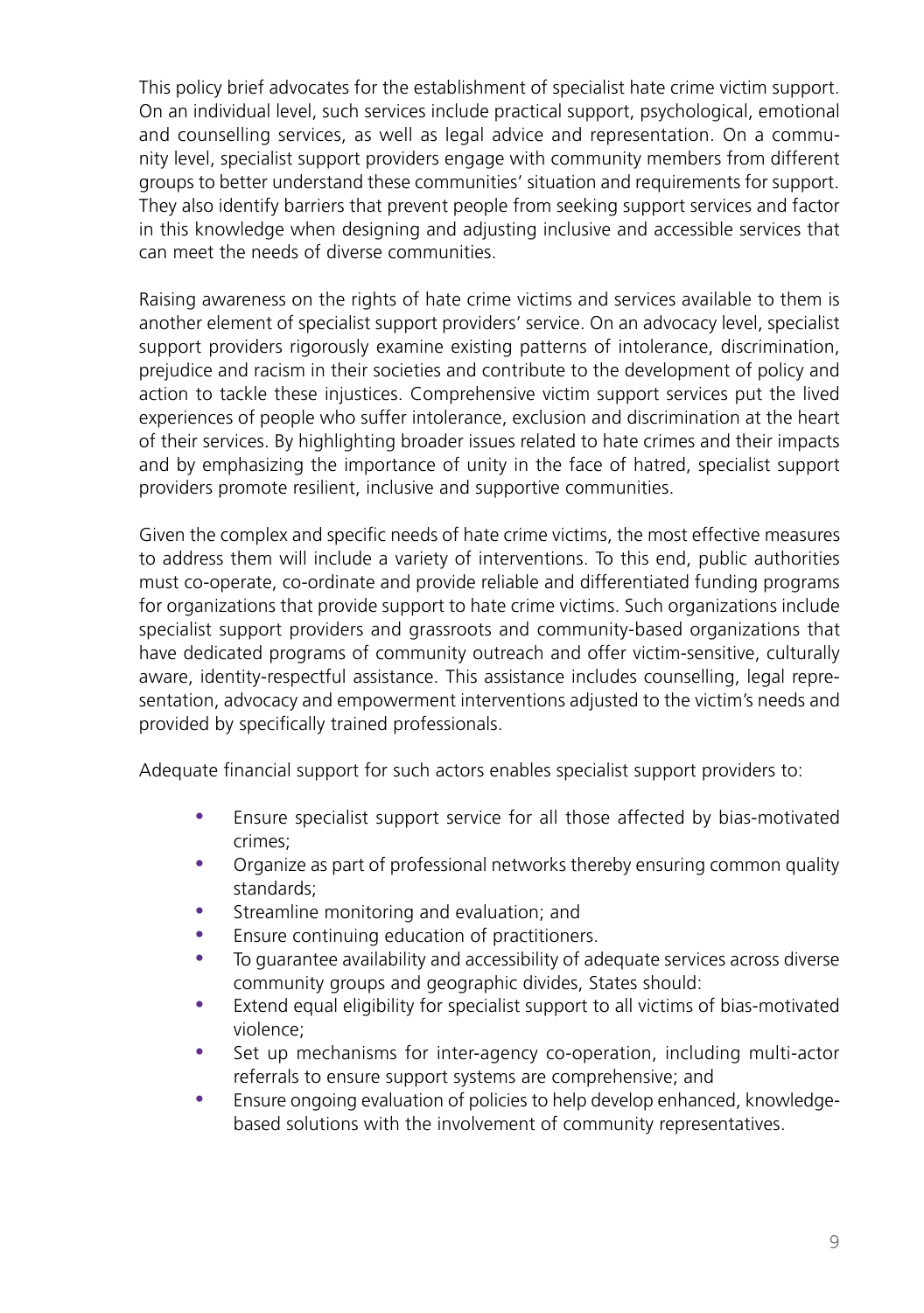It is essential that State structures and civil society actors complement each other's efforts. Co-operation between multiple stakeholders can be formalized in the form of co-operation agreements or memoranda but should not be limited to the operational level. Political co-operation is also crucial for policy formulation at the national level. Therefore, it is recommended that:

1. Specialist victim support services and structures should be enshrined in national legislation.

Specialist support services can be set up as:

- A standalone specialist support service for all those affected by biasmotivated crimes, either in the form of an individual organization or a network of services providers.
- Hate crime victim support specialization units within general victim support services.
- 2. Specialist support should be based on the actual identified needs of victims.
- 3. Specialist victim support should meet clearly defined quality standards.<sup>6</sup>
- 4. States should adopt a multi-agency Hate Crime Action Plan, including relevant protocols related to provision of specialist hate crime victim support.

Where appropriate, this should include the appointment of a national Hate Crime Commissioner.

- 5. Relevant stakeholders should set up multi-agency coordination mechanisms.
- 6. Relevant stakeholders should commission studies on the reasons for underreporting of hate crimes and hate crime victims' needs.

The rehabilitation of hate crime victims warrants interlinked, complementary support by both State structures and specialist support providers. States must work to fulfil their obligation to safeguard the rights of victims.

<sup>6</sup> See more in *[Understanding the Needs of Hate Crime Victims](https://www.osce.org/files/f/documents/0/5/463011.pdf)* (Warsaw: OSCE/ODIHR, 2020) and *[Model Quality Standards for Hate Crime Victim Support](https://www.osce.org/files/f/documents/1/0/485273_1.pdf)* (Warsaw: OSCE/ODIHR 2021).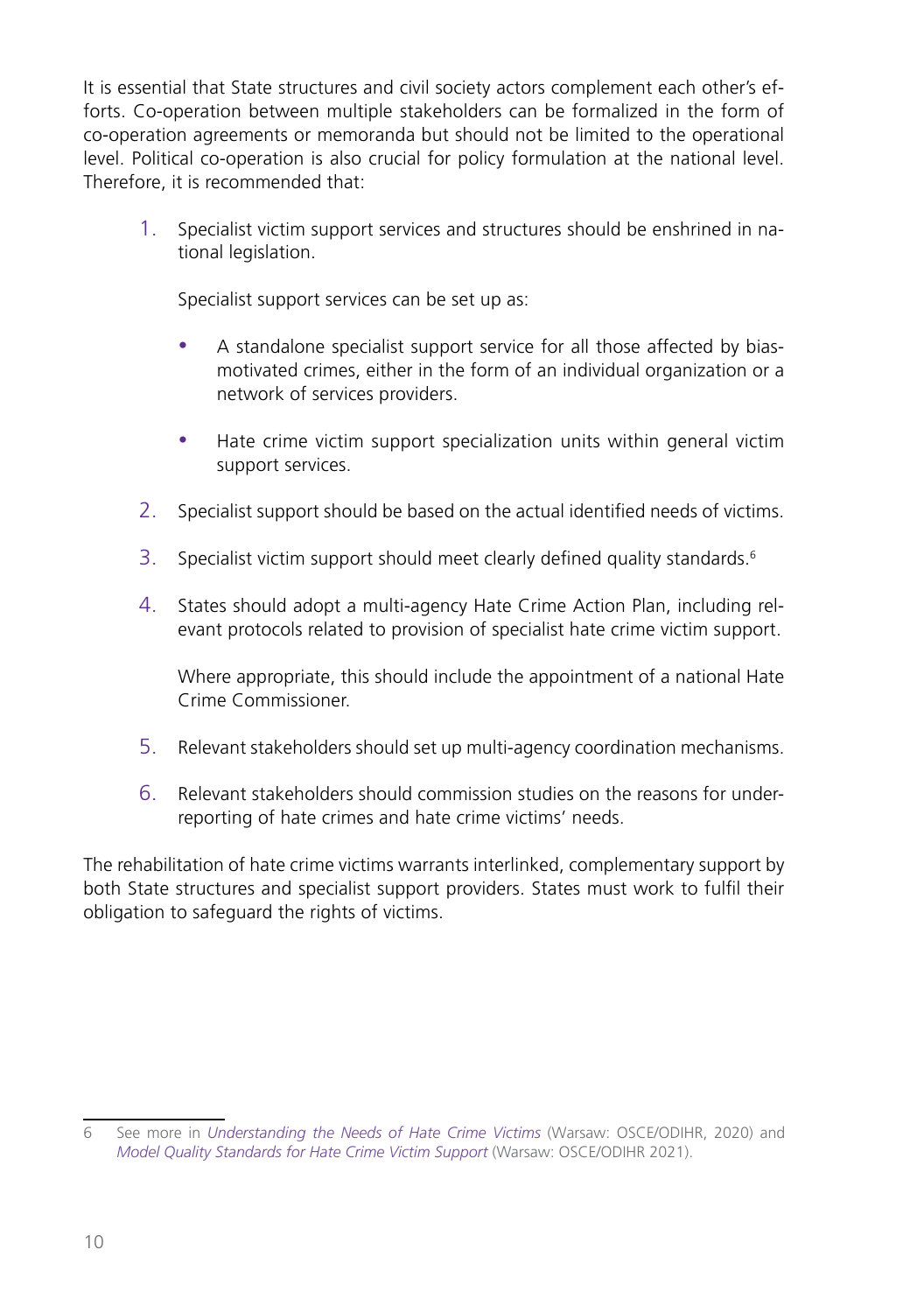### <span id="page-10-0"></span>Introduction

The policy brief has been developed within the framework of the Enhancing Stakeholder Awareness and Resources for Hate Crime Victim Support Project (EStAR), implemented jointly by the OSCE Office for Democratic Institutions and Human Rights (ODIHR) and the Association of Counseling Centers for Victims of Right-Wing, Racist and Antisemitic Violence in Germany (VBRG). The EStAR project covers 41 countries, all of which are participating States of the OSCE and Member States of the Council of Europe. Some are also members of the  $FU^7$ 

The policy brief builds on prior EStAR publications<sup>8</sup> and ODIHR's practical guide on *Hate Crime Victims in the Criminal Justice* System,9 all produced in 2020-2021, as well as VBRG publications, *Hate Crime Victim Support in Europe*10 and *Counselling for Victims of Right-Wing, Racist and Antisemitic Violence in Germany: Quality Standards for Professional Support*. 11

This policy brief promotes a victim-centred, gender-sensitive and intersectional approach<sup>12</sup> to hate crime victim support. It places hate crime victims<sup>13</sup> at the centre of support policies and acknowledges hate crime victim identities as multifaceted and overlapping. Accordingly, their victimization is often multi-layered and complex. Hate crime victims are autonomous agents whose rights, entitlements and self-determined best interests should shape support practitioners' and institutions' responses. It is critical

<sup>7</sup> EStAR members include: Albania, Armenia, Austria, Belgium, Bosnia and Herzegovina, Bulgaria, Croatia, Czech Republic, Denmark, Estonia, Finland, France, Georgia, Germany, Greece, Hungary, Iceland, Ireland, Italy, Latvia, Lithuania, Luxembourg, Malta, Moldova, Montenegro, the Netherlands, North Macedonia, Norway, Poland, Portugal, Cyprus, Romania, Serbia, Slovakia, Slovenia, Spain, Sweden, Switzerland, Turkey, Ukraine and the United Kingdom.

<sup>8</sup> EStAR publications can be found on the [OSCE/ODIHR website: "EStAR: Enhancing Hate Crime Victim](https://www.osce.org/odihr/hate-crime-victim-support) [Support"](https://www.osce.org/odihr/hate-crime-victim-support).

<sup>9</sup> *Hate crime victims in the criminal justice system: a practical quide* (Warsaw: OSCE/ODIHR, 2020).

<sup>10</sup> *[Hate crime victim support in Europe: a practical guide](https://www.raa-sachsen.de/media/561/RAA_Saxony_Hate_Crime_Victim_Support_in_Europe_2016_m.pdf)* (Dresden: RAA Saxony, 2016).

<sup>11</sup> *[Counselling for Victims of Right-Wing, Racist and Antisemitic Violence in Germany: Quality Standards](https://verband-brg.de/wp-content/uploads/2018/12/VBRG_Quality-Standards_ENG.pdf) [for Professional Support](https://verband-brg.de/wp-content/uploads/2018/12/VBRG_Quality-Standards_ENG.pdf)* (Berlin: VBRG, 2018).

<sup>12</sup> "The impact of hate crime can depend on the intersectional nature of identities, when several personal characteristics operate and interact with each other at the same time in such a way as to be inextricable. For example, all people will be impacted differently by hate crime depending on the different social roles and status in society or a community. At the same time, individuals' experience will differ across different ethnic backgrounds, sexualities and religions, etc. The targeting of several intersecting characteristics in a multiple-bias hate crime can also exacerbate the impact (and the culpability of the perpetrator)". See more in: *[Understanding the Needs of Hate Crime Victims](https://www.osce.org/files/f/documents/0/5/463011.pdf)*, *op. cit*., p. 11.

<sup>13</sup> This policy brief uses the term "victim" in line with the terminology of the main international documents and legal discourse. It has to be underlined, however, that in many languages it might have negative connotations, associated with weakness, powerlessness and helplessness and thus have a stigmatizing effect. This is not the intention of this document. More about the use of the term in: *[Understanding the Needs of Hate Crime Victims,](https://www.osce.org/files/f/documents/0/5/463011.pdf) op. cit.,* note 11,p. 10.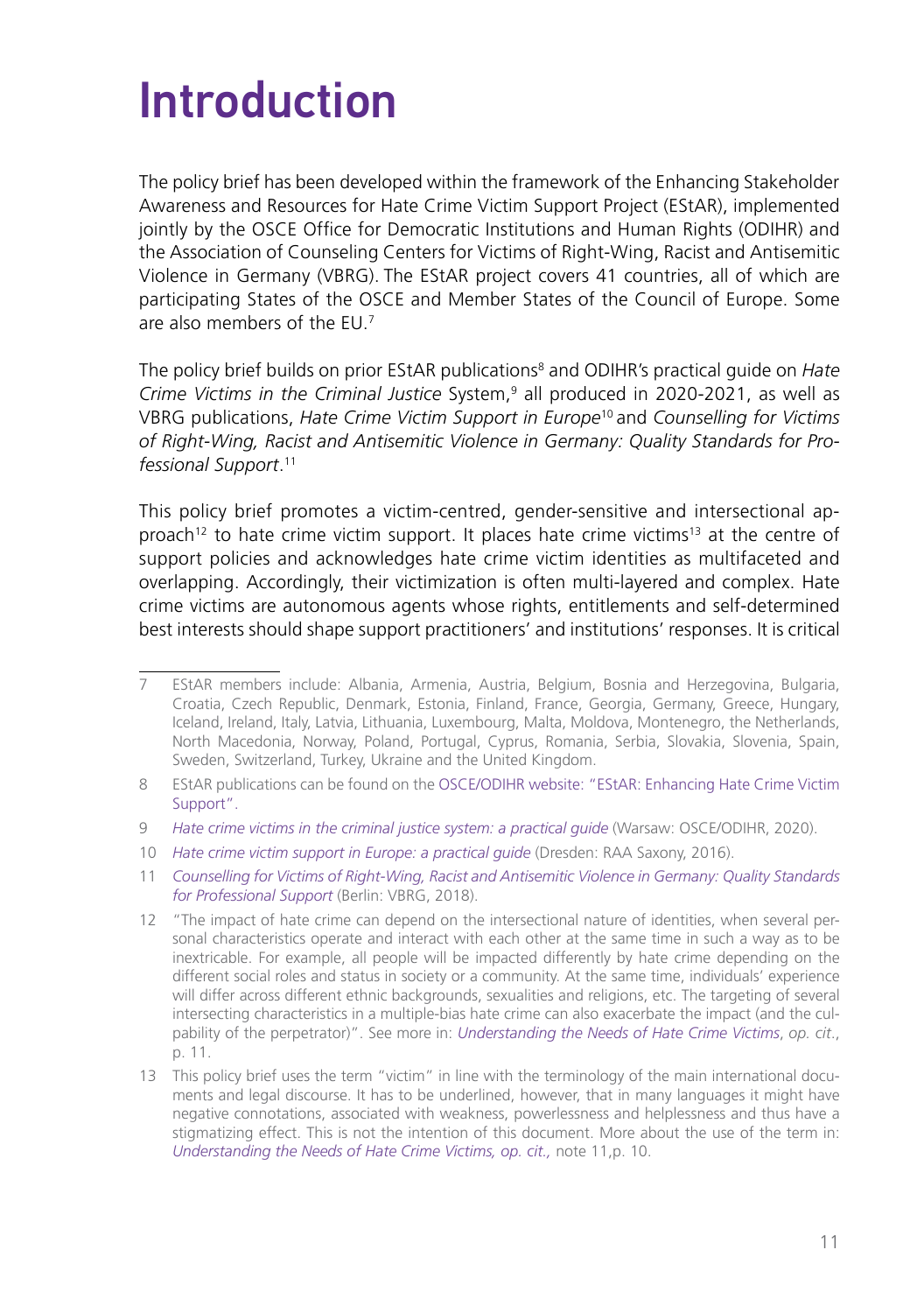that the unique individual experiences of hate crime victims are acknowledged and addressed by qualified professionals that can offer services tailored to their needs.

Moreover, this policy brief aims to inform the formulation of policy in the area of specialist hate crime victim services that provide support for affected individuals, cultivate partnerships and promote co-operation between different service providers to effectively address the diverse needs of victims. Specialist support services endeavour to promote democratic and open societies and the values of non-discrimination and tolerance through their political and social engagement. Finally, this brief seeks to create a deeper understanding of the needs and impact of hate crime on individuals, communities and societies in general.

This policy brief is primarily written for policy- and decision-makers responsible for formulating and enhancing hate crime victim support policies at the national level. It may also provide guidance and support in the advocacy efforts of general victim support organizations that consider expanding services to hate crime victims. It may also help community and non-governmental organizations active in human rights, equality and non-discrimination work, as well as specialist hate crime victim support organizations that wish to expand their services.

This policy brief includes several recommendations supported by selected examples of good and promising practices from EStAR project countries. These serve to illustrate possible ways to implement suggested recommendations and encourage exchange of good practices among and between OSCE participating States.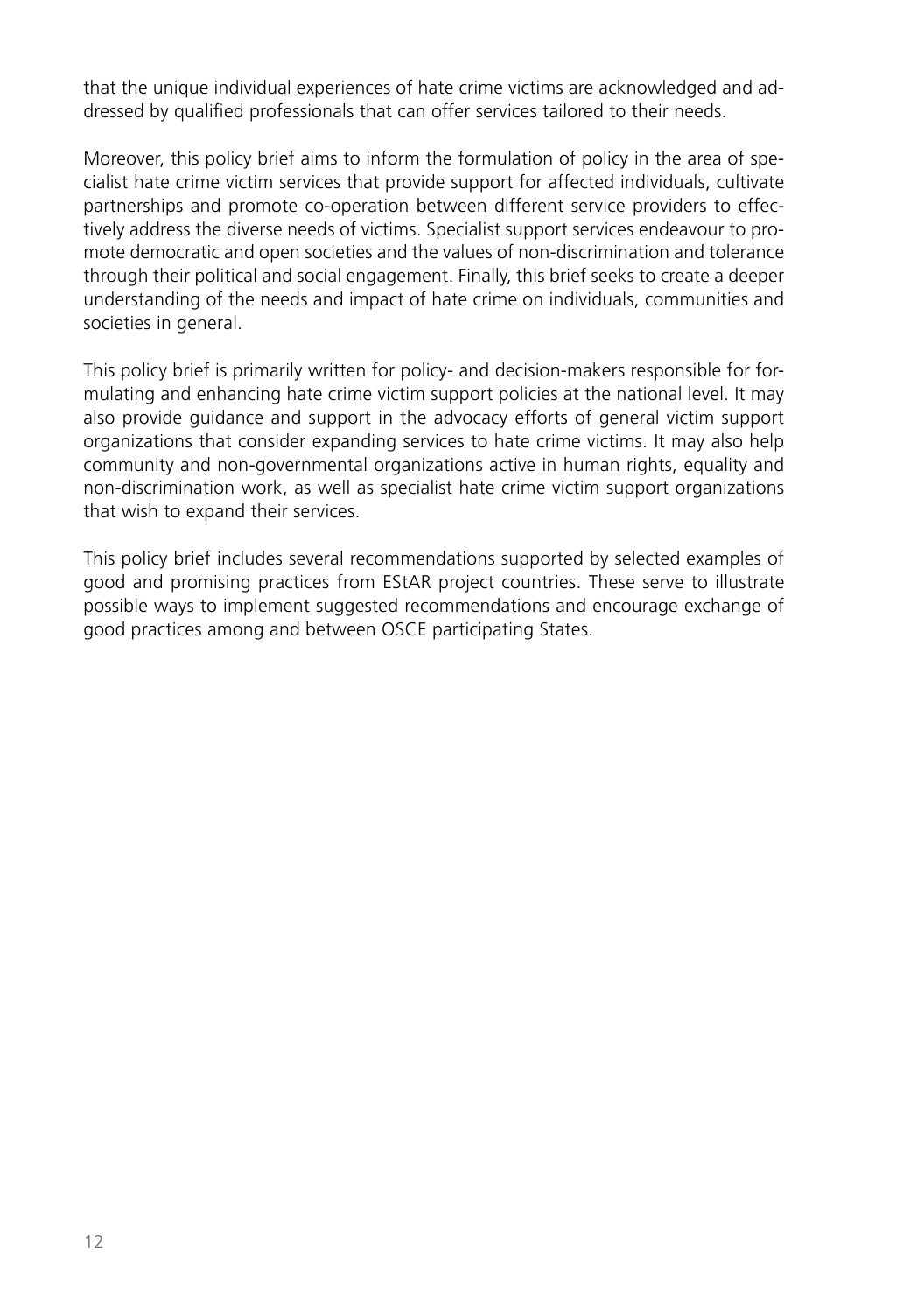## <span id="page-12-0"></span>1. Hate crime and its victims

ODIHR defines a hate crime as a "criminal act with a bias motive."14 The first element of a hate crime is an act that constitutes a crime under criminal law committed against a person, organization, group or property. The second element is that the criminal act is committed with one or more bias motives. What renders hate crimes different from ordinary crimes is that hate crimes target one or more aspects of a person's identity that is or are unchangeable or fundamental that a person's sense of self.<sup>15</sup>

Hate crimes have been referred to as "a concept that inspired legal and social change designed to protect people from being persecuted simply because of who they are, or who they are perceived to be."<sup>16</sup> Hate crimes are also described as 'message crimes', since they are intended by the perpetrator(s) to target not only the direct victim(s), but also the community the latter belong to or anyone perceived as 'different' or 'other'.

Hate crime victims are often individuals belonging to groups or communities that have a long history of devaluation, discrimination, marginalization and even persecution in a given society. Hate crime is usually grounded in narratives that seek to legitimize the disenfranchisement, marginalization and oppression of 'othered' identities. Hate crime, therefore, disproportionately affects certain segments within communities such as people belonging to ethnic minorities, people from a migratory background, refugees, asylum seekers, religious minorities, homeless people, people with disabilities, members of the LGBTI+ community and women.

Hate crime is an assertion of otherness and discrimination and is a demonstration and expression of hostility towards people based on their actual or perceived age, disability, colour, nationality, ethnicity, religion or belief, ideology, language, sexual orientation, gender identity and expression, sex characteristics or any other identity traits. This list of protected characteristics is neither exhaustive, nor universally acknowledged across the OSCE region, but rather provides an indication of the characteristics that are protected most often.

It is important to note that anyone can become a victim of a hate crime and an individual's characteristics can change over time, increasing their potential risk of being attacked. For example, an accident can cause someone to have a disability, or people may change their religion, belief or gender identity. Furthermore, anyone can be become a victim by association or perceived association to a particular group.

<sup>14</sup> OSCE Ministerial Council, Decision 9/09, *op. cit*., note 3, agreed to by all OSCE participating States, states that "hate crimes are criminal offences committed with a bias motive."

<sup>15</sup> *[Hate Crime Laws: A Practical Guide](https://www.osce.org/files/f/documents/3/e/36426.pdf)* (Warsaw: OSCE/ODIHR, 2009), p. 38.

<sup>16</sup> Nathan Hall and others, *The Routledge International Handbook on Hate Crime (London, Routledge,* 2015), p. 13.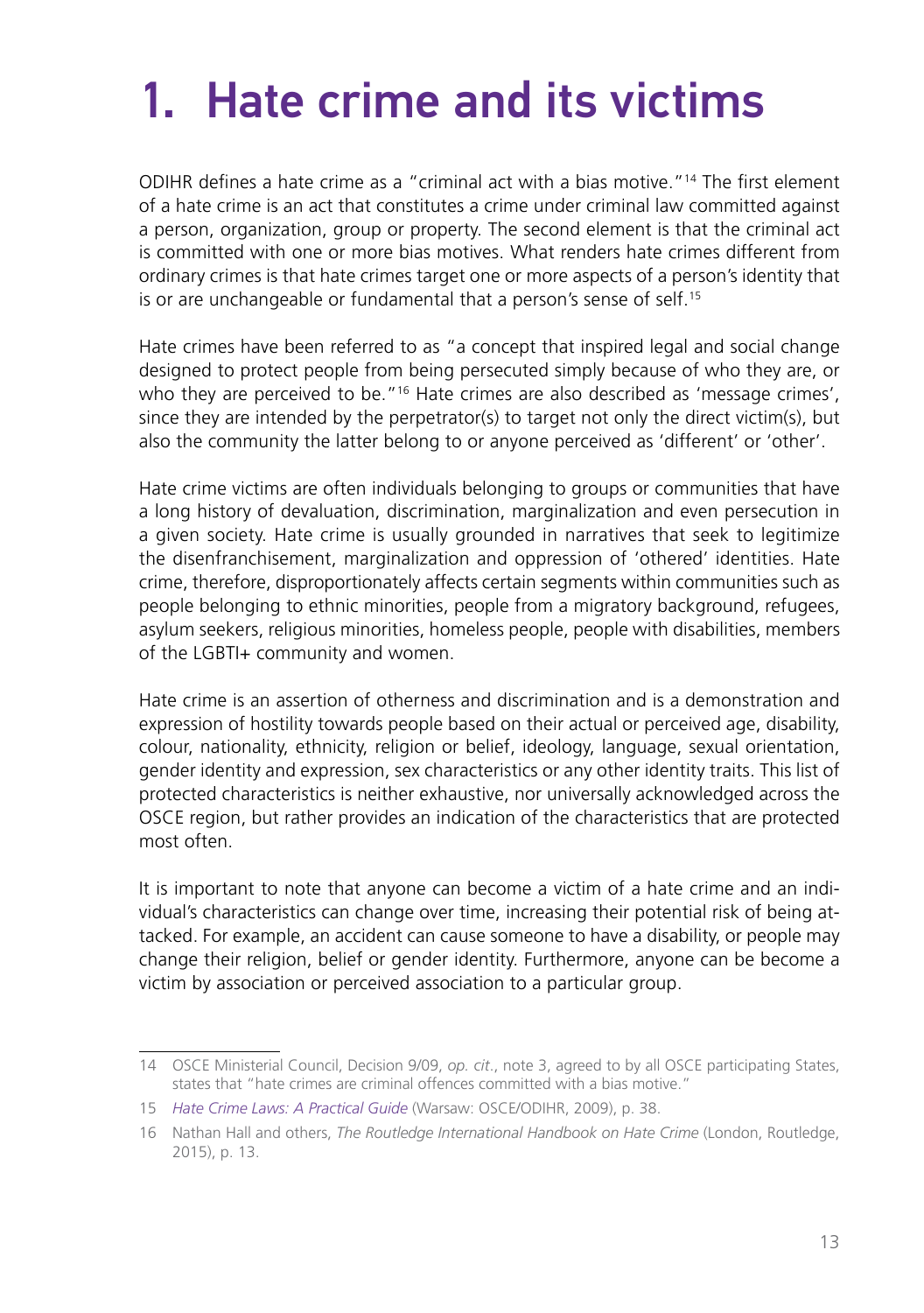Hate crime creates both direct and indirect victims. The direct victim is the individual immediately threatened, attacked or harmed in some way. The indirect victims may include the direct victim's family, close relations, those sharing their victimized characteristics, as well as communities who are often subject to similar experiences. Apart from that, people who have witnessed a hate crime often feel significantly affected and require support similar to that of direct victims. Hate crime's harmful effects at both the individual and community level is well-established, $17$  having been recognized by experts $18$ and public institutions.19

Hate crime based on multiple biases is predominant. In a large study on hate crime victimization, the University of Leicester found that half of respondents were victimized because of more than one aspect of their identity or perceived 'difference.'<sup>20</sup> For instance, ethnic minority men with a disability or elderly lesbian women with a religious background.21 The EU, in its Strategy on Victims' Rights, has acknowledged the prevalence of such intersectional hate crime: "Hate crime […] disproportionately affects certain communities such as Jews, Roma, Muslims, people of African descent, migrants and the LGBTI+ community, notably those who are targeted on multiple grounds."<sup>22</sup> While hate crime disproportionately affects minority groups, multiple and intersecting protected characteristics are shared by large parts of society, for example people with disabilities, older people, women, youth and representatives of ethnic, religious or belief, sexual orientation and gender identity groups, can combine to put large segments of society at risk of discrimination, marginalization and violence on a daily basis.

<sup>17</sup> See also: "[Hate crime: what do victims tell us? A summary of independent research into experiences](https://www.justiceinspectorates.gov.uk/hmicfrs/wp-content/uploads/hate-crime-what-do-victims-tell-us.pdf)  [of hate crime victims"](https://www.justiceinspectorates.gov.uk/hmicfrs/wp-content/uploads/hate-crime-what-do-victims-tell-us.pdf) (London: Her Majesty's Inspectorate of Constabulary and Fire & Rescue Services, 2018).

<sup>18</sup> Among other authorities see: ["Key Guiding Principles on Encouraging Reporting of Hate Crime"](https://ec.europa.eu/newsroom/just/document.cfm?doc_id=75196), EU High Level Group on combatting racism, xenophobia and other forms of intolerance, 2021.

<sup>19</sup> See, among other authorities, "[Hate Crime Operational Guidance"](https://www.whatdotheyknow.com/request/577532/response/1384882/attach/5/Disclosure%202.pdf?cookie_passthrough=1), the UK College of Policing, 2014; "[Community Impact Statements and their Use in Hate Crime Cases, Guidelines for Prosecu](https://www.cps.gov.uk/sites/default/files/documents/publications/Community-Impact-Statements-and-Hate-Crime-guidelines.pdf)[tors](https://www.cps.gov.uk/sites/default/files/documents/publications/Community-Impact-Statements-and-Hate-Crime-guidelines.pdf)", the UK Crown Prosecution Service, 2018.

<sup>20</sup> "[The Leicester Hate Crime Project: Findings and Conclusions"](https://le.ac.uk/-/media/uol/docs/research-centres/hate-studies/our-reports/fcfullreport.pdf), University of Leicester, 2014, p. 21.

<sup>21</sup> The [EU Strategy on Victims' Rights \(2020-2025\)](https://ec.europa.eu/info/policies/justice-and-fundamental-rights/criminal-justice/protecting-victims-rights/eu-strategy-victims-rights-2020-2025_en) acknowledges that hate crime disproportionately affects minorities, such as Jews, Roma, Muslims, people of African descent, migrants and the LGBTI+ community, and, in particular, people who are targeted on multiple grounds, p. 12.

<sup>22</sup> "[Crime, Safety and Victims' Rights"](https://fra.europa.eu/sites/default/files/fra_uploads/fra-2021-crime-safety-victims-rights_en.pdf) (Luxembourg: Publications Office of the European Union, 2021), p. 18. According to this survey, ethnic minorities experience physical violence at a higher rate – 22 per cent in the last five years – than the average for the entire population. So do people who self-identify as lesbian, gay, bisexual or "other" (19 per cent), and people with a health problem or disability (17 per cent). By comparison, only 8-9 per cent of people who do not identify with any of these communities experienced physical violence in the same period.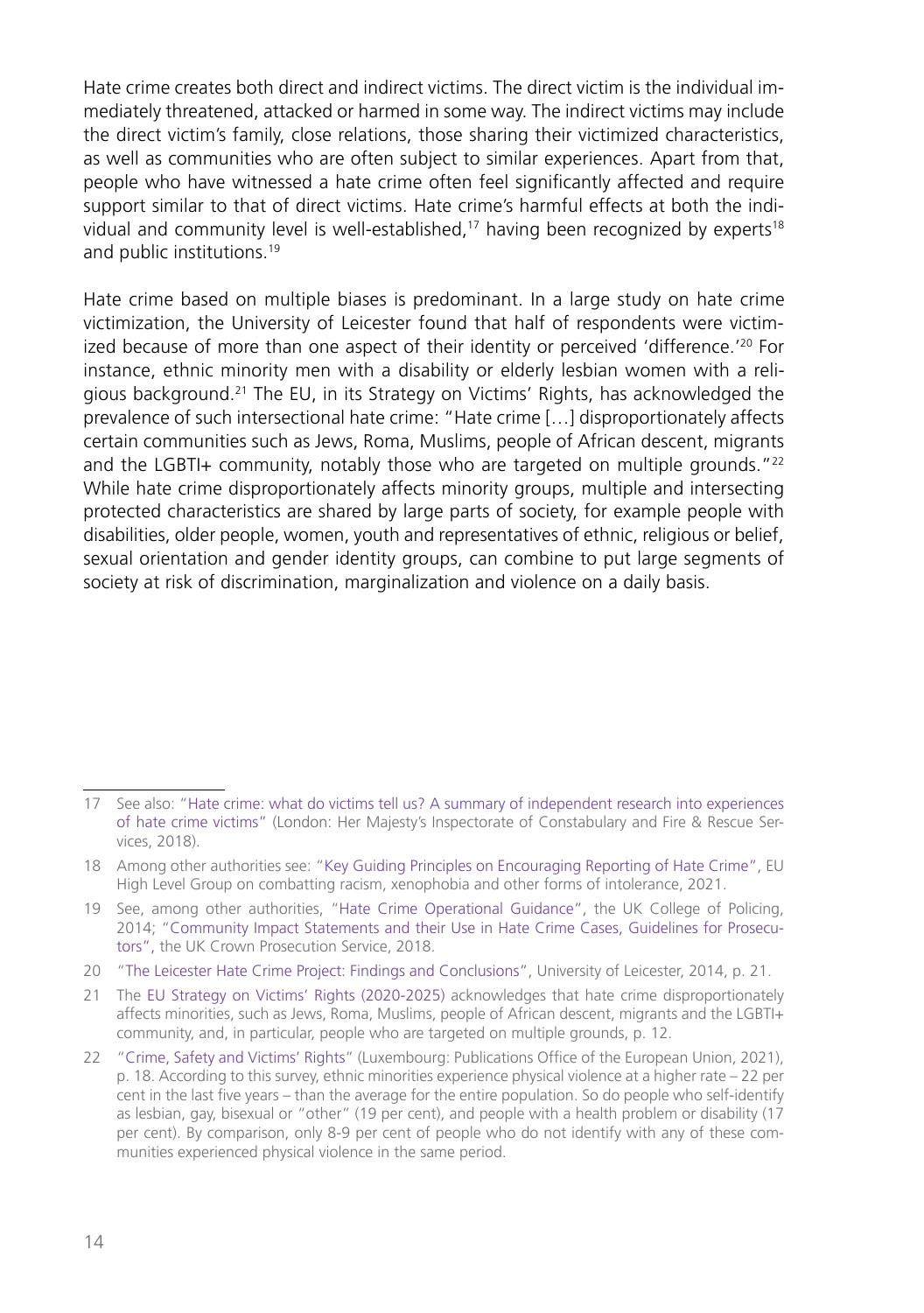## <span id="page-14-0"></span>2. Hate crime impact

Victims report experiencing hate crimes as an attack on their identity and sense of self. Being a victim of a hate crime may feel like being "attacked because of your identity, because of what you are [and] it undermines the very essence of who you are." Hate crime victims have expressly declared that they require additional, specialist support because of this aspect of their victimization.23

The impacts of hate crime can range from physical injury to emotional and psychological harm.<sup>24</sup> Hate crime can have a significant impact on a victim's mental health and on how they feel about themselves. Some victims experience sleeplessness and suicidal tendencies. For others, feelings of hurt, anger and disempowerment may persist for years. Hate crime can make victims feel inferior, subhuman, scarred, upset, unsafe even within their homes, anxious, disoriented, fearful, depressed, empty and hollow for a long time.<sup>25</sup>

Contemporary discrimination narratives and practices can shape policies in different countries, which also lead to specific groups being targeted. For example, in countries where the media portrays biased coverage of refugees and migrants, $26$  or where parliaments adopt legislation restricting the civil rights of members of the LGBTI+ community, depicting them as promoting behavior contrary to national traditions, $27$  or when certain groups (ex. persons of Asian descent) are blamed for the spread of the coronavirus.<sup>28</sup>

Hate crimes, which send messages of exclusion to entire communities, erode societal relations and exacerbate social tensions by making individuals and communities distrustful towards other communities. They undermine shared social values, such as equality and dignity. They weaken a society's sense of unity and damage trust in the democratic order by undermining the trust in law and institutions, which can lead to potentially serious security and public order problems by setting off a cycle of blame and retaliation between victims and perpetrators and the respective groups they belong to.<sup>29</sup> Since hate crime victimization can have wide-ranging impacts on direct and indirect victims, the response requires a different level and different type of victim support.<sup>30</sup>

<sup>23</sup> See, among many other authorities: ["Healing the Harms: Identifying How Best to Support Hate crime](https://www2.le.ac.uk/departments/criminology/hate/documents/healing-the-harms-of-hate-report) [victims"](https://www2.le.ac.uk/departments/criminology/hate/documents/healing-the-harms-of-hate-report), Leicester Hate Crime Project, University of Leicester, 2014, p.10.

<sup>24</sup> *Ibid*.

<sup>25</sup> *Ibid*.

<sup>26</sup> See, among others: "IOM Issue Brief [Countering xenophobia and stigma to foster social cohesion in](https://www.iom.int/sites/g/files/tmzbdl486/files/documents/countering_xenophobia_and_stigma_130720.pdf) [the Covid 19 response and recovery"](https://www.iom.int/sites/g/files/tmzbdl486/files/documents/countering_xenophobia_and_stigma_130720.pdf), IOM UN Migration, April 2020.

<sup>27</sup> In recent years, hateful rhetoric in public discourse has been on the rise, translating into bias-motivated violence against members of the LGBT+ communities. See, among others: ["COVID-19 impacts](https://www.ilga-europe.org/sites/default/files/covid19-lgbti-assessment-2020.pdf) [on LGBTI communities in Europe and Central Asia: A rapid assessment report](https://www.ilga-europe.org/sites/default/files/covid19-lgbti-assessment-2020.pdf)", ILGA-Europe, June 2020, p. 5.

<sup>28</sup> *[OSCE Human Dimension Commitments and State Responses to the COVID-19 Pandemic](https://www.osce.org/files/f/documents/e/c/457567_0.pdf)* (Warsaw: OSCE/ODIHR, 2020), p. 127.

<sup>29</sup> *[Hate Crime Laws. A Practical Guide](https://www.osce.org/files/f/documents/3/e/36426.pdf)* (OSCE/ODIHR), 2009, p. 20.

<sup>30</sup> "[Healing the Harms: Identifying How Best to Support Hate crime victims"](https://www2.le.ac.uk/departments/criminology/hate/documents/healing-the-harms-of-hate-report), *op. cit*., note 21.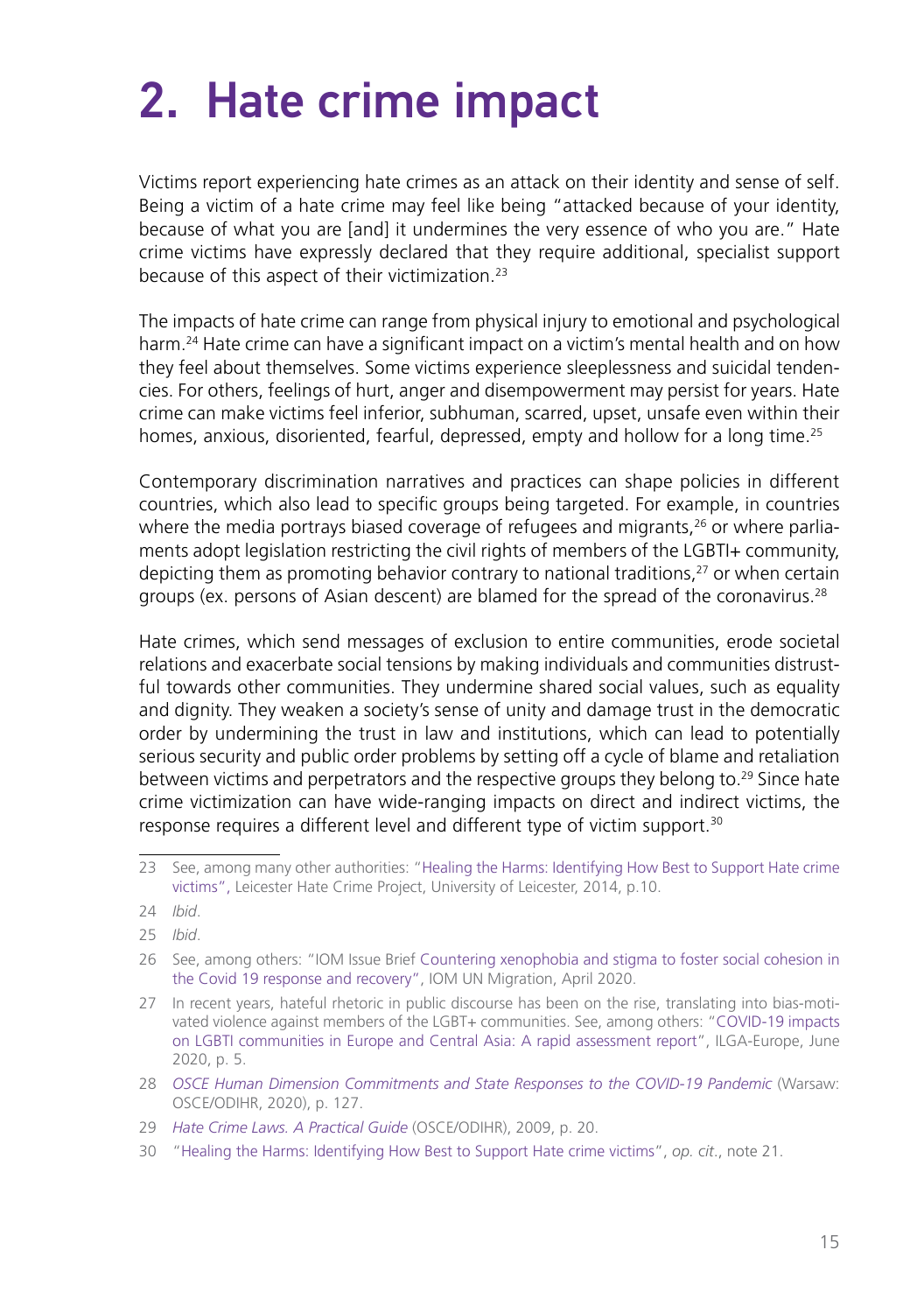## <span id="page-15-0"></span>3. Hate crime victims' needs

Hate crime victims have multiple and diverse needs, such as:

- Personal safety and security, including from repeat and secondary victimization;
- Practical help, such as medical assistance, financial support, relocation, etc.;
- Emotional and psychosocial support;
- Confidentiality and trust;
- Information and advice:
- Help in navigating the criminal justice system; and
- Respectful and dignified treatment.<sup>31</sup>

Apart from these needs, some hate crime victims require support from someone who has similar victimization experience as well as the need to have a safe space to have their identity understood. For many victims, the need to have their identity nurtured stems from prior, and often ongoing experiences of discrimination and exclusion inflicted by entrenched social, cultural and institutional biases and negative stereotyping.

Victims usually share a profound need of safety and protection from further harm following a bias-motivated attack. A risk assessment that outlines strategies victims can take to protect themselves and possible protection measures should always be a part of an initial individual needs assessment (INA) for hate crime victims.<sup>32</sup>

Some hate crime victims need urgent practical support to deal with the consequences and impacts of the crime, including immediate medical assistance, possible security arrangements, assistance in taking care of their dependents and potential financial support to pay for temporary relocation or to cover loss of income or repair damaged property. Victims might also need help to guide them through various administrative procedures.33

Emotional and psychosocial support is often the broadest need among hate crime victims. This includes the need to be listened to and heard, believed, taken seriously and understood.34 Hate crime victims' experiences should always be treated with utmost confidentiality.<sup>35</sup> Breaches in confidentiality can cause harm to the victim(s) by eroding trust and can negatively influence their recovery process.

One of the most pressing needs that many hate crime victims share is the need for comprehensive and readily understandable information about options they have to assert

35 *Ibid.,* p. 23.

<sup>31</sup> *[Understanding the Needs of Hate Crime Victims](https://www.osce.org/files/f/documents/0/5/463011.pdf)*, *op. cit*., note 11, p. 16.

<sup>32</sup> *Ibid*., p. 17.

<sup>33</sup> *Ibid*., p. 18.

<sup>34</sup> *Ibid*., pp. 19-21.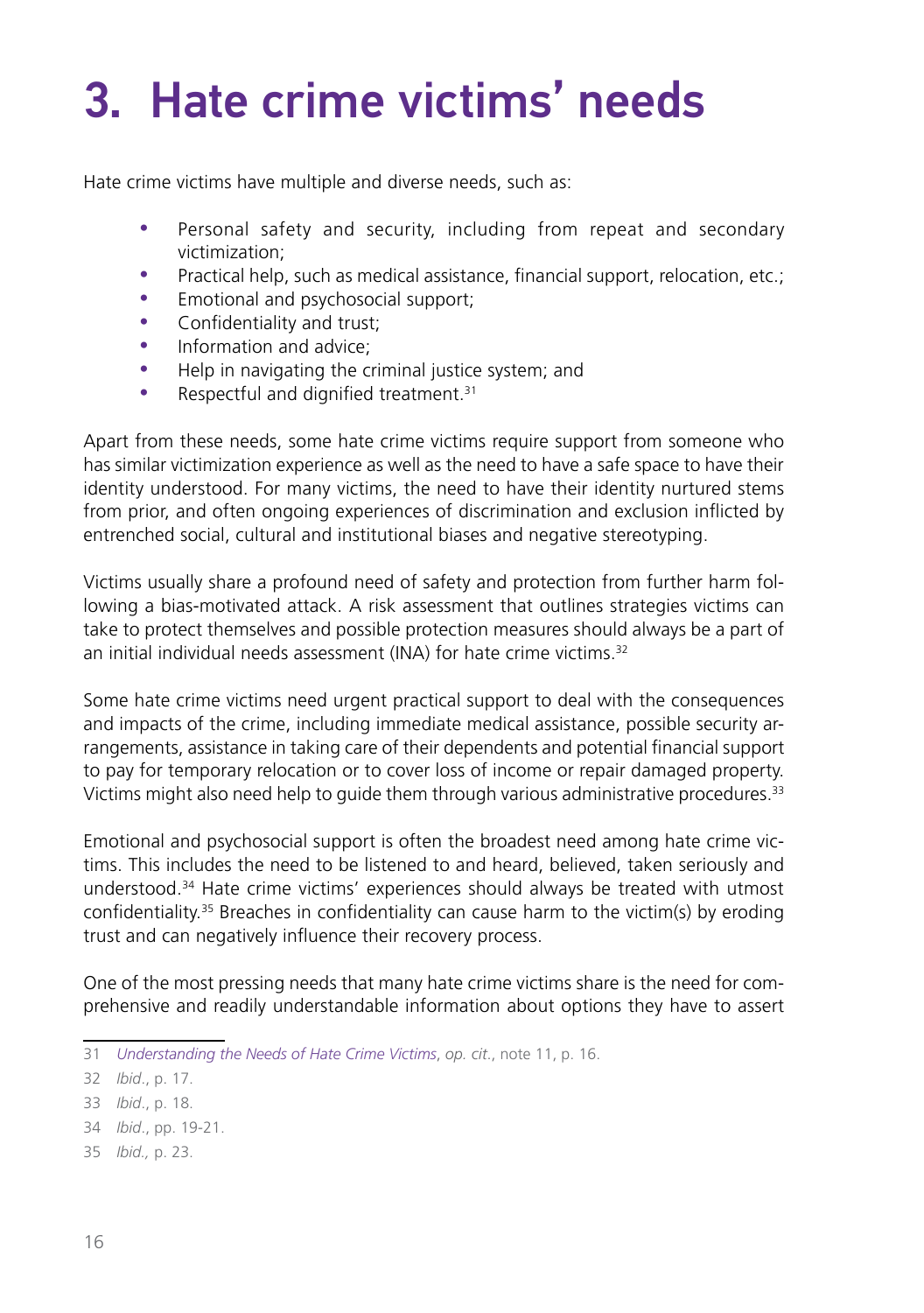their rights and receive support. Some people might know their rights and entitlements, but many do not know about possible support services, or what their rights as victims, plaintiffs or witnesses are in the criminal justice process. Providing victims with clear and timely information empowers them as conscious actors and decision makers during the criminal justice process and their recovery.36

Hate crime victims' information needs are often linked to criminal justice proceedings, which might be seen as difficult to navigate and understand. Therefore, it is essential to satisfy the victims' need for access to justice by facilitating their active participation in the process. To this end, hate crime victims should be kept informed about developments and procedures in their case. Acknowledgement of a victim's experience, the bias motivation(s) and impact of the crime within criminal justice proceedings sends a message to the perpetrator(s) and general public that any form of hate is not tolerated.37

Hate crime victims need to be heard and believed. They need to be free from victimblaming, from any implied justification of the criminal act they suffered and/or from any other reproduction of the perpetrators' prejudice(s) against their identities. Hate crime victims require an empathetic response that acknowledges the impacts that discrimination, inequalities, identity denigration or rejection that hate crime may cause. Any attempts to delegitimize the victim's words or stances, such as by undermining belief in their story or discrediting them to others, by law enforcement, criminal justice representatives, lawyers, doctors, psychologists or social workers can worsen the impact of a hate crime. Such actions amount to secondary victimization — the process of "victimization that occurs not as a direct result of the criminal act but through the response of institutions and individuals to the victim."38

Re-victimization is not only caused by insensitivity to the hate crime victims experience or lack of understanding. A lack of adequate professionalism, including any deficiency of relevant expertise, skills and experience to properly identify and respond to a victim's needs, may also be perceived by the victim as unequal and disrespectful treatment. Some attribute this kind of treatment to their persistent experiences of being excluded, under-valued or unequal. Failure to correctly recognize and acknowledge the specific experiences associated with hate crime victimization disempowers victims and strengthens the perpetrators often causing an increase in violent hate crimes and large-scale hate-motivated attacks. Specialist services are designed to specifically and sensitively address these needs.<sup>39</sup>

<sup>36</sup> *Ibid*., p. 24.

<sup>37</sup> *Ibid*., pp. 25-29.

<sup>38</sup> *[Model Quality Standards for Hate Crime Victim Support](https://www.osce.org/files/f/documents/1/0/485273_0.pdf)*, *op. cit*., p. 23.

<sup>39</sup> *Ibid.,* p. 23.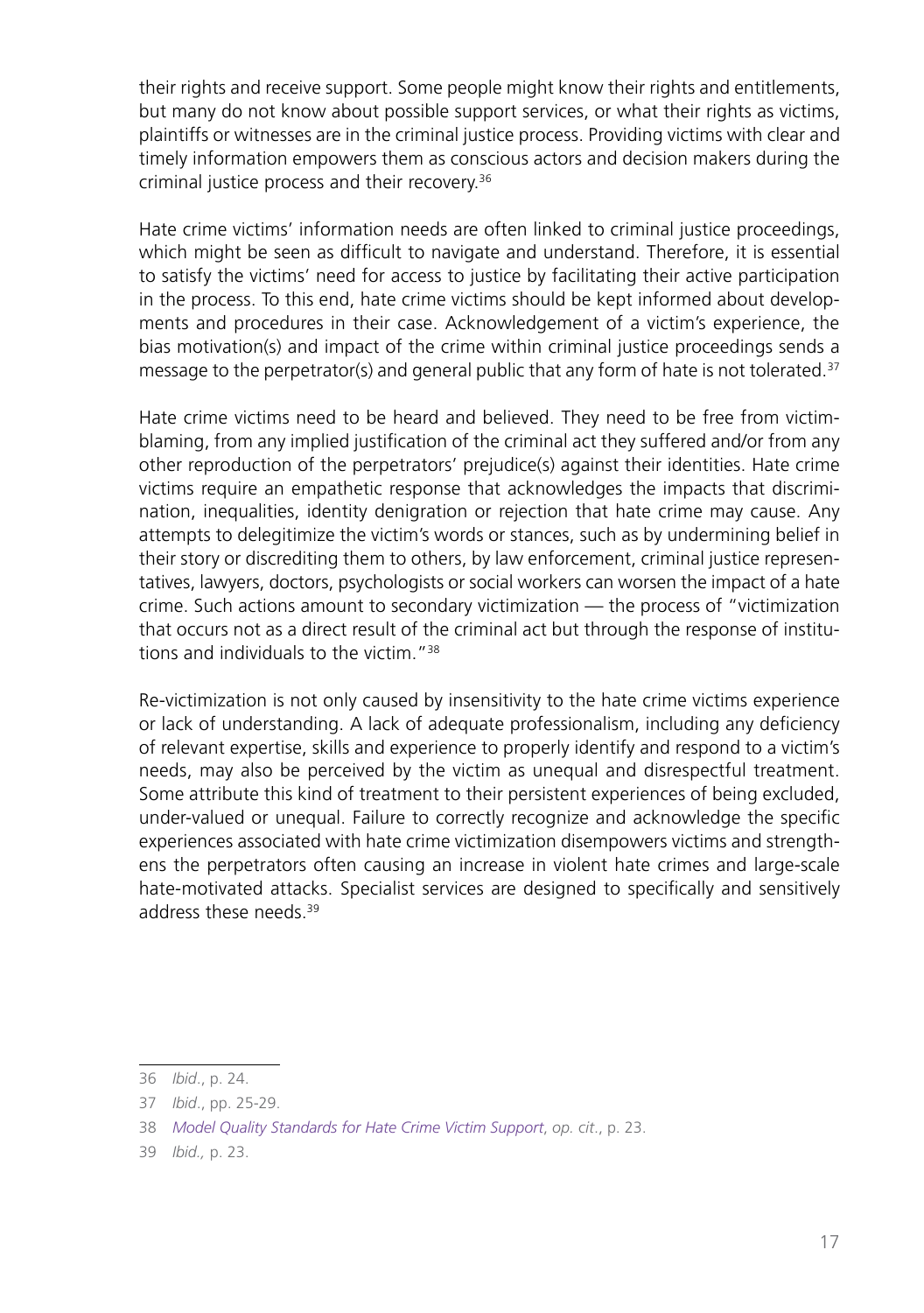### <span id="page-17-0"></span>4. Characteristics of specialist hate crime victim support

Specialist hate crime victim support is a dedicated service for individuals, groups and communities affected by hate crimes. On an individual level, such services should include practical support, psychological, emotional and counselling services, as well as legal advice and representation. The needs of hate crime victims, their personal situation, strengths and coping strategies vary, and should play a role in what kind of support they might need. Carrying out an INA is a particularly important step as it enables specialist support to be tailored to an individual's actual, identified needs. As a result of an INA, the victim may need to be referred to other support services that are better positioned to provide support given the victim's specific needs.

Specialist support is defined by respect for hate crime victims' ownership of their own experiences and narratives of identity and victimization. Specialist support should be designed and made available in a way that supports hate crime victims' self-expression and agency, both at an individual and community level. Specialist support providers must create an environment that empowers hate crime victims to take control of their recovery. Specialist support providers bring a hate crime victim's experience to the public, galvanize solidarity actions and raise awareness of the impact of hate crimes.

Specialist support services place victims at the heart and centre of their work. By design, they should consistently and overtly serve their needs first and maintain privacy both during the counselling process and publicly. Support providers perform advocacy with and on behalf of victims and promote victims' perspectives in the larger societal debate, seeking to deconstruct and delegitimize the prejudices driving hate crime and, more broadly, systemic discrimination and inequalities. To do this, specialist support providers, including those receiving public funds, should maintain professional autonomy and maintain independence from public authorities and other actors, so they can effectively hold them to account.

Specialists treat hate crime victims as rights-holders defined by dignity, and not as dependent and passive recipients of welfare, or as assets for the investigation and prosecution of crime. Access to specialist support is not conditional upon reporting a crime to law enforcement or engaging with the criminal justice system. However, for victims who wish to pursue a criminal justice outcome, specialist support is available to facilitate effective access to justice.

The criminal justice system can be challenging and distressing for hate crime victims. For them to participate effectively in the criminal justice process, they may need compassionate support since unsupported and unaccompanied hate crime victims are at a higher risk of secondary victimization. Specialist support providers can support victims by acting as a contact point in criminal justice proceedings. This alleviates some of the burden from the victim and protects them from potential secondary victimization. Victims may also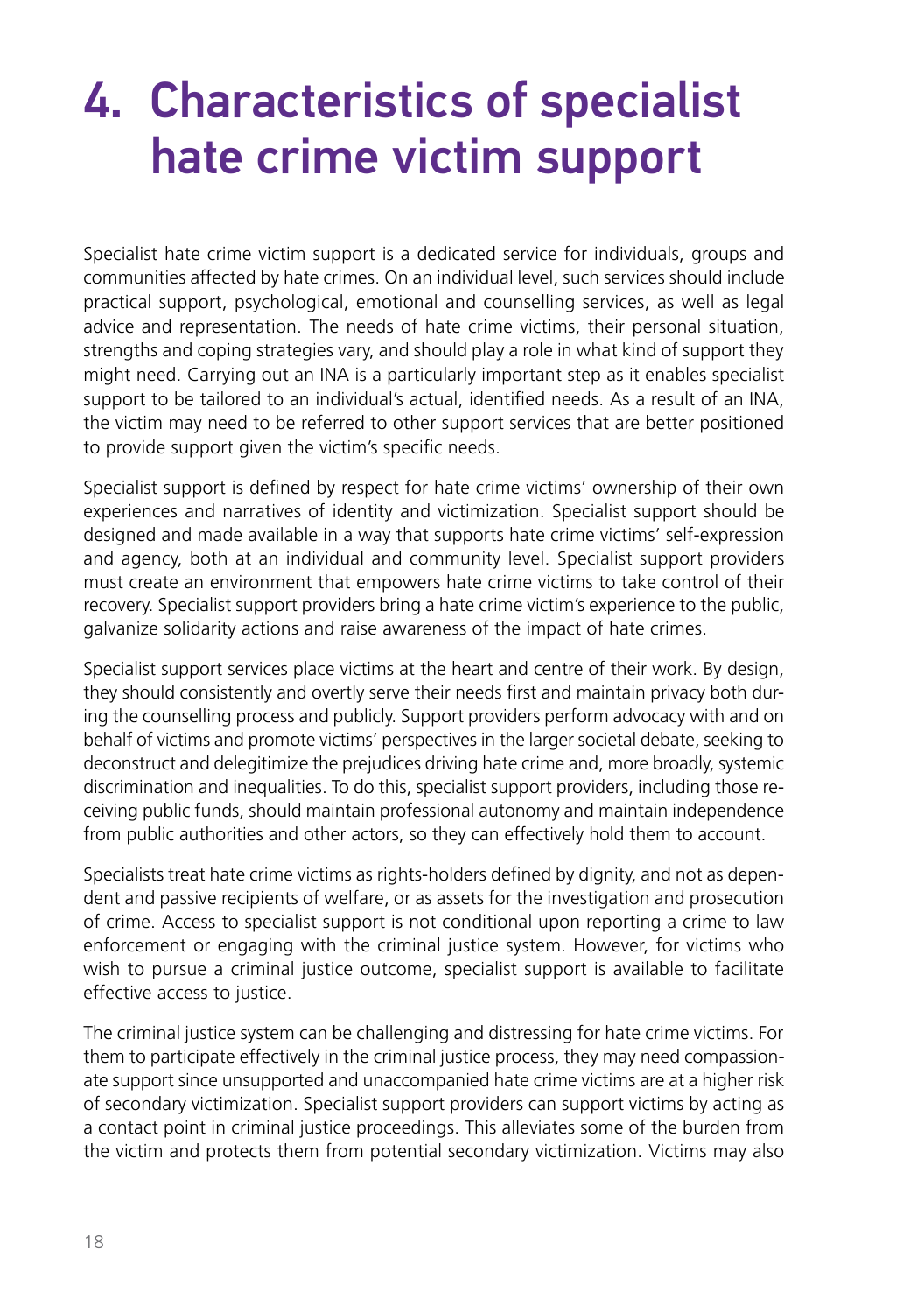find it helpful to receive assistance in relation to requesting special protection measures and liaison regarding the scheduling of trial dates.

Furthermore, failure to take into account the relevant bias motive(s) during the criminal proceedings contributes to victims' trauma and further undermines their confidence in the criminal justice system. Solidarity actions organized by specialist support providers during the criminal justice process do not compensate for the lack of recognition of bias by the justice system. However, to a degree, they can reassure the victim that they are valued members of society who enjoy support from an engaged public.

Specialist services should also be accessible for people with disabilities or care-related needs. They should be based on universal design of services and products. This means that, not only should the delivery of specialist support itself be accessible, but also that information outputs and the premises where support takes place should be accessible as well. Specialist support services should be staffed by people with a relevant educational background, such as social work, psychology, law, etc., and reflect the diversity in society. Support professionals should understand how systems built on discrimination and inequality function and how they affect people. They should also be aware of their own possible biases and be trained to uncover and address these. At a societal level, specialist support providers work to raise awareness, remove systemic barriers and create systems that are equal for all.

Specialist providers consistently work to mitigate collective indirect victimization within communities. They address the group impacts of hate crime, both for the sake of the group and of direct victims, fostering a supportive local environment for individual recovery. Specialist support organizations must routinely invest in targeted community outreach to proactively connect with communities on the ground. Building and maintaining community relations is an integral part of their services. Specialist service providers actively raise awareness among targeted populations on the rights of victims of hate crime and services available to them.

Specialist providers engage with the media to deconstruct discriminatory and hateful narratives and to ensure reporting on hate crimes is fair and accurate. Consistently and thoughtfully engaging with media not only helps to shift the focus from the perpetrators to the victims — who are often either neglected or assigned a marginal role in coverage of hate crime cases — but it can also shape public perceptions of hate crime as a societal problem.

Importantly, service providers should seek out and pro-actively approach individual hate crime victims who might need support, including by keeping track of trends and instances of hate crime. The latter is also used for hate crime monitoring purposes that enable service providers to operate with accurate and reliable data about the scale and types of hate crimes faced by people in society. This is particularly helpful when advocating for changes to hate crime prevention policies and to tailor services to meet the needs of victims. Governed by peer-reviewed professional standards and supported by adequate supervision, specialist providers should ensure that both internal and independent external monitoring and evaluation of services take place.<sup>40</sup>

<sup>40</sup> Please refer to EStAR's *[Model Quality Standards for Hate Crime Victim Support](https://www.osce.org/odihr/485273)*, *op. cit*. note 36.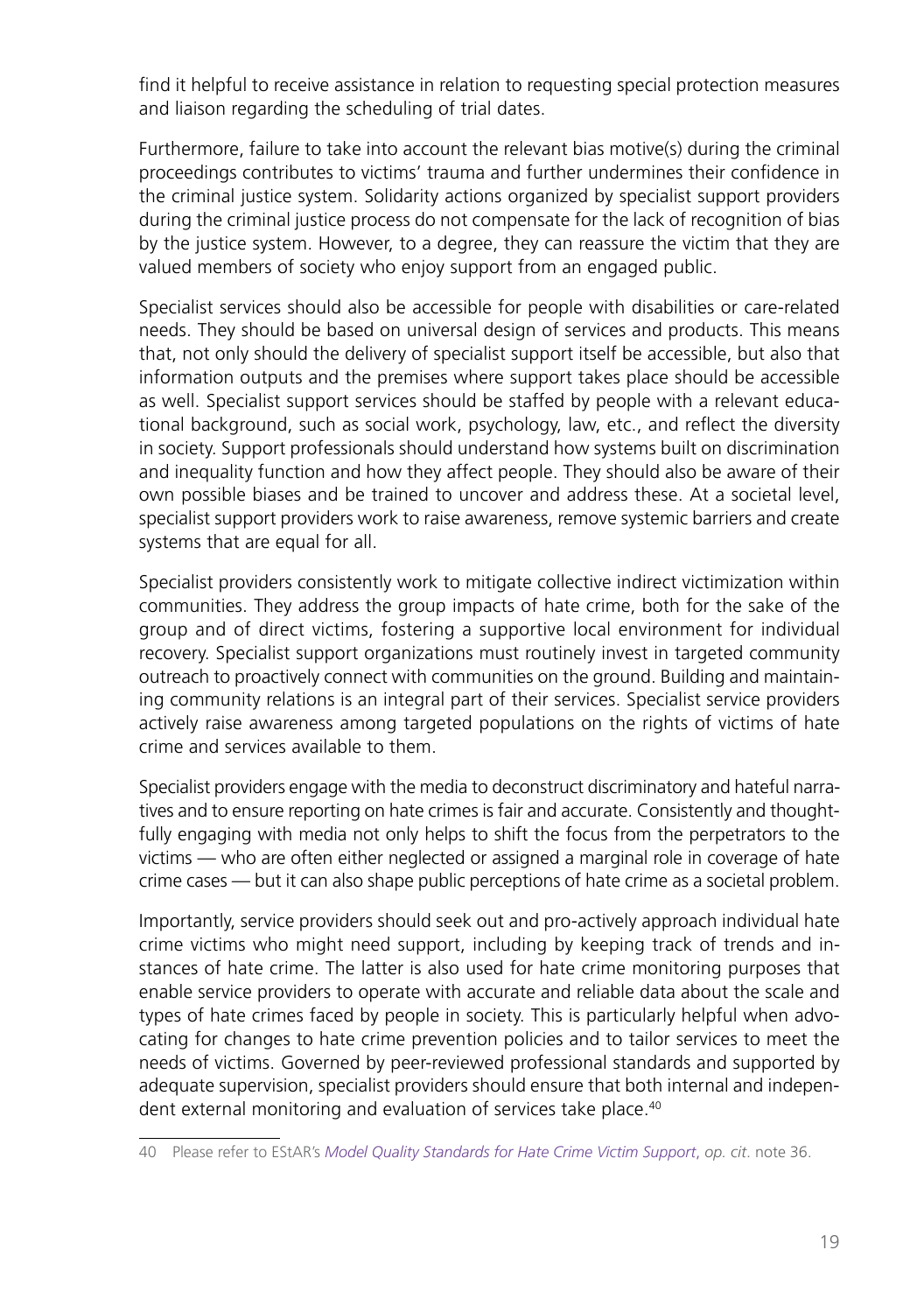### <span id="page-19-0"></span>5. Purpose of specialist hate crime victim support

Hate crime victims require support services which, on the one hand, have the professional capacities and experience to undertake an INA that responds effectively to the needs of a victimized person, but also ensure that the social and historical contexts in which communities find themselves inform their work

Unlike general victim support, the work of specialist support providers requires an understanding of current socio-cultural and political contexts and a deep understanding of the communities affected by hate crimes. At the national level, support providers engage in advocacy for policy change or in awareness-raising activities on broader issues around hate crime. Therefore, specialist support services can contextualize an individual hate crime case and respond to it a comprehensive manner going beyond the criminal act. Not only are specialist support professionals trained and experienced in recognizing the specific impact of hate crime on victims, but they also know that the individual experience is embedded in social continuities and a pervasive web of discrimination and marginalization present in all social and political spheres.

Considering that hate crimes send a message of exclusion to victims and their communities, proactive outreach by specialist support providers to the victims is a manifestation of solidarity. Specialist support providers seek to proactively reach individuals and communities whose historical experiences, based on socially constructed norms that define difference, have caused them to distrust institutions of the State. Conversely, specialist support is organized around affirming equality and providing the space to value difference and diversity, at an individual, community and societal level.

Specialist support providers are best placed to protect their clients from further harm by engaging with those who cause secondary victimization, be they in the client's immediate environment, such as family and close relations, friends, or criminal justice actors involved in processing the case. Specialist support providers have an important role to play in raising awareness among law enforcement, prosecutors and court representatives on sensitive and respectful treatment of victims, as well as how to be mindful of the very specific needs of victims as part of a victim-centred approach.

Mainstreaming specialist support for hate crime victims contributes to individual and communal well-being, public health social inclusion. Hate crime victims often resort to avoidance and self-isolation when their needs are not addressed. They may also struggle with depression and experience anxiety and security concerns that inhibit their ability to participate productively in public life.<sup>41</sup> This withdrawal diminishes their ability to function and develop their full potential within society. Comprehensive specialist support, including a functional system of referrals helps victims identify and receive the support they need so they are able to regain control over their lives.

<sup>41</sup> Among other authorities, see "[Key Guiding Principles on Encouraging Reporting of Hate Crime"](https://standup-project.eu/2021/04/16/key-guiding-principles-on-encouraging-reporting-of-hate-crime/), *op. cit*., note 16.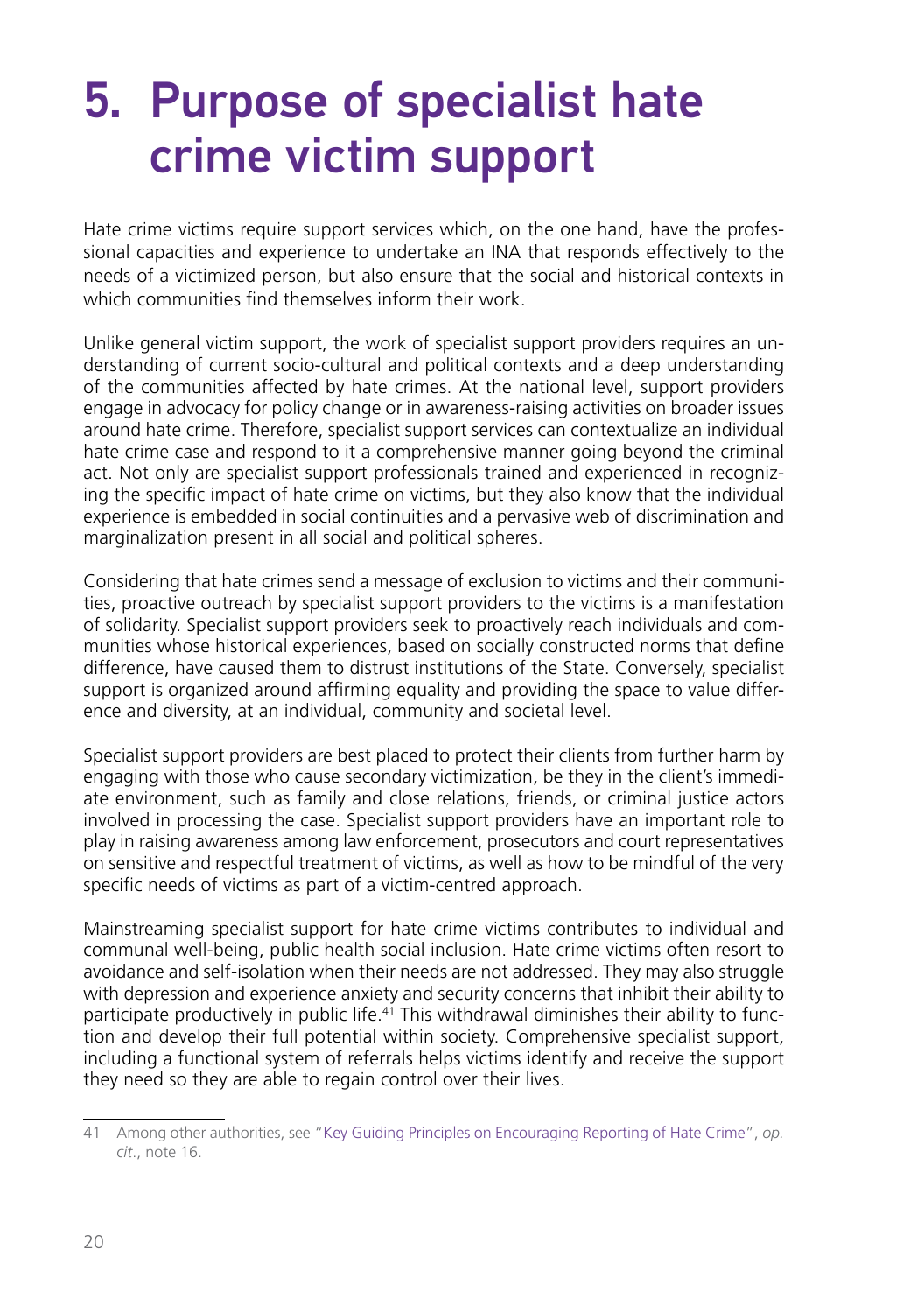### <span id="page-20-0"></span>6. The state of specialist hate crime victim support: gaps and challenges

Very few hate crime victims have access to specialist hate crime victim support.42 In many OSCE participating States, support offered to hate crime victims remains inadequate and is not based on an understanding of hate crime victims' needs and the impact hate crimes have on societies and democracies in general.43 OSCE participating States that are members of the EU are bound by the Victims' Rights Directive,<sup>44</sup> which details specific obligations of Member States towards the victims of crimes, including hate crime victims. Progress on transposing the Directive is monitored by the European Commission (EC) and non-compliance may result in infringement proceedings.

International human rights law safeguards hate crime victims' fundamental rights to dignity, equality, integrity and private life, including protection from repeat and secondary victimization. The UN Declaration of Basic Principles of Justice for Victims of Crime and Abuse of Power calls on UN Member States to adopt measures that secure universal recognition and respect for the rights of victims of crime.45 OSCE participating States have committed themselves to providing hate crime victims with access to counselling and legal assistance, as well as effective access to justice.<sup>46</sup>

#### **EU progress on general and specialist victim support**

According to a report on the implementation of the Directive by the European Commission adopted in May 2020, "the cornerstone of EU victims' rights policy" was not completely transposed by most EU Member States.<sup>47</sup> The EC found that "the implementation of the Directive is not satisfactory… due to incomplete and/ or incorrect transposition." The EC assessment raises "numerous concerns on the

<sup>42</sup> *Ibid*.

<sup>43</sup> "[The State of Support Structures and Specialist Services for Hate Crime Victims Baseline Report](https://www.osce.org/odihr/467916)*",*  OSCE/ODIHR, 2020.

<sup>44</sup> [Directive 2012/29/EU of the European Parliament and of the Council establishing minimum standards](https://eur-lex.europa.eu/legal-content/EN/TXT/HTML/?uri=CELEX:32012L0029&from=EN) [on the rights, support and protection of victims of crime,](https://eur-lex.europa.eu/legal-content/EN/TXT/HTML/?uri=CELEX:32012L0029&from=EN) *op. cit*. note 5.

<sup>45</sup> UN General Assembly resolution 40/34, *op. cit.,* note 2.

<sup>46</sup> "The Ministerial Council (…) calls on the participating States to: (…) in co-operation with relevant actors, explore ways to provide victims of hate crimes with access to counselling, legal and consular assistance as well as effective access to justice" in: OSCE Ministerial Council, Decision 9/09, *op. cit*., note 3.

<sup>47</sup> "[Report from the Commission to the European Parliament and the Council on the Implementation of](https://eur-lex.europa.eu/legal-content/EN/TXT/PDF/?uri=CELEX:52020DC0188&from=EN) [Directive 2012/29/EU"](https://eur-lex.europa.eu/legal-content/EN/TXT/PDF/?uri=CELEX:52020DC0188&from=EN), European Commission, p. 3.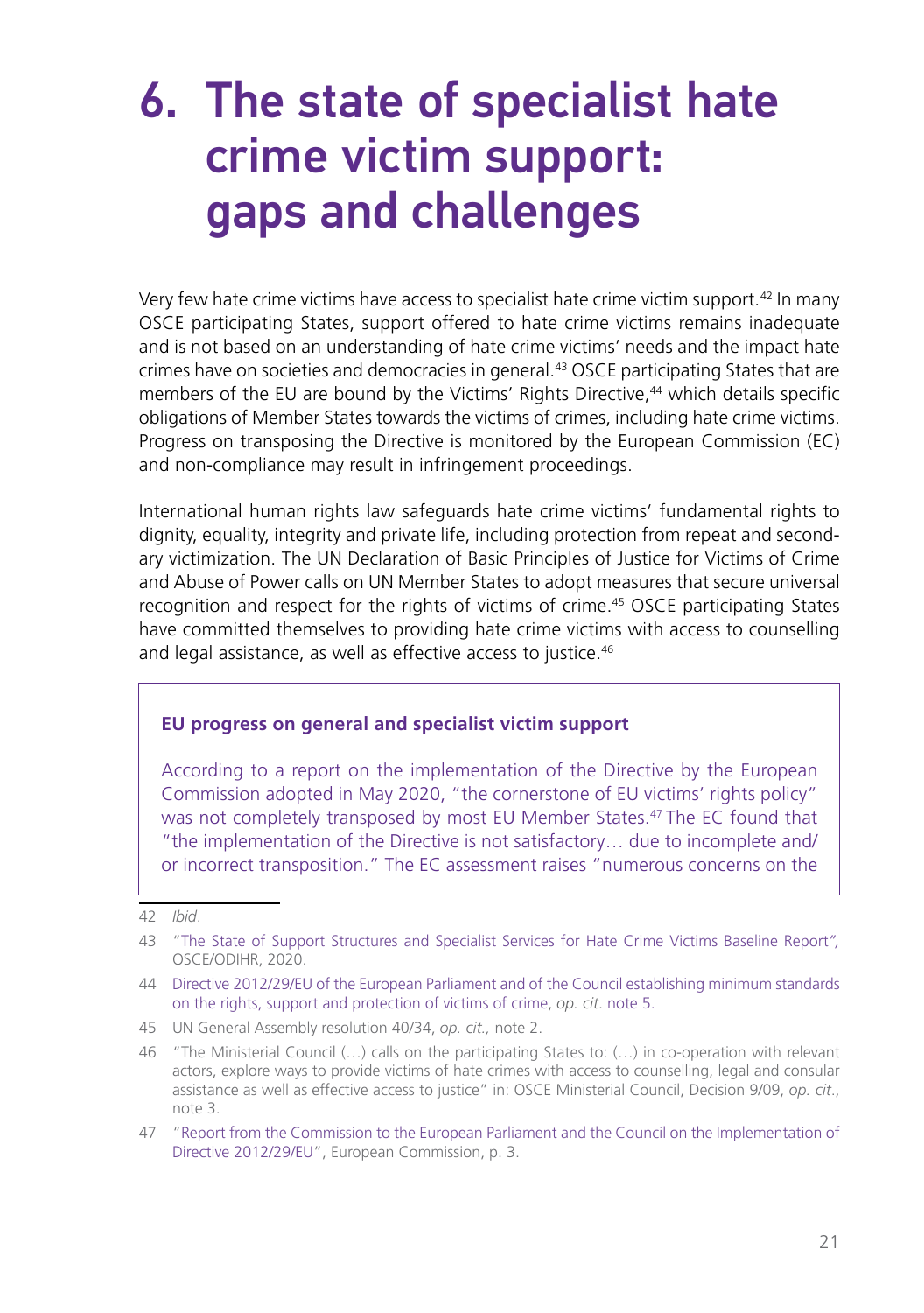practical implementation of the Directive", including "key provisions", such as access to support services and protection in accordance with victims' individual needs. Issues were found in most EU Member States.

The report stated that many States failed in their duties regarding the right to general support services and free and confidential specialist support services. Issues with the duty to secure access to victim support services independently from a formal complaint by a victim were identified in most States. Implementation of targeted support duties for victims with specific needs was problematic in several States and ineffective practices were identified. Issues were uncovered with the duty to ensure the protection of victims, including the recognition of victims with specific protection needs.

As well-established public hate crime victim support services largely do not exist in many OSCE participating States, States often rely on CSOs to provide specialist support services to fill this gap. However, CSOs often have minimal resources and, despite their expertise, are not considered an equal partner by the authorities and are often excluded from consultations on the development of victim support policies. Stable, long-term funding to ensure the sustainability of support provision even where services do exist is mostly insufficient. Funding mechanisms tend to be inflexible, providing for no contingency resources.<sup>48</sup>

Comprehensive services are rare. Most services are limited in scope and unable to address the full scope of hate crime victim needs.<sup>49</sup> There is often a vast disparity in service levels between the capital city, major cities and rural areas. There is also limited availability of services for all individuals and communities who wish to be supported by professional and experienced providers that are able to deal with victims of particular bias motives. Many victims of hate crime have more trust in and are more inclined to accept support from organizations that have strong links to or represent communities they serve. Often, specialist services are offered to a specific target group (e.g., LGBTIQ, Muslims, Roma and Sinti, etc.) with no services available for other groups and individuals.

Support services often lack visibility, accessibility for persons with disabilities and might not respond to the various needs resulting from victims' age, gender, language skills, etc.50 Other barriers to accessing support include victims' limited awareness of support provision and perceptions that relevant support services are either unavailable or inaccessible.51 The majority of hate crime victims are not aware of or know how to access support services.<sup>52</sup> As a result, victims are often unaware of their right to specialist support. That is why specialist support providers are pro-active in institutionalizing targeted outreach in communities.

<sup>48</sup> "[The State of Support Structures and Specialist Services for Hate Crime Victims Baseline Report"](https://www.osce.org/odihr/467916), *op. cit*., note 41, pp. 4, 7.

<sup>49</sup> *Ibid*., p. 13.

<sup>50</sup> See: "[EDF Recommendations on the EU Strategy on Victims' Rights](https://www.edf-feph.org/content/uploads/2021/02/EDF-recommendations-on-EU-Strategy-for-victims-rights-2020-2024_final.pdf)", European Disability Forum, 2020.

<sup>51</sup> See, among other sources: "[The experiences of victims of hate crime"](https://natcen.ac.uk/media/1622569/the-experiences-of-victims-of-hate-crime.pdf), NatCen Social Research, 2018.

<sup>52</sup> "[Healing the Harms: Identifying How Best to Support Hate crime victims](https://www2.le.ac.uk/departments/criminology/hate/documents/healing-the-harms-of-hate-report)", *op. cit*., note 21.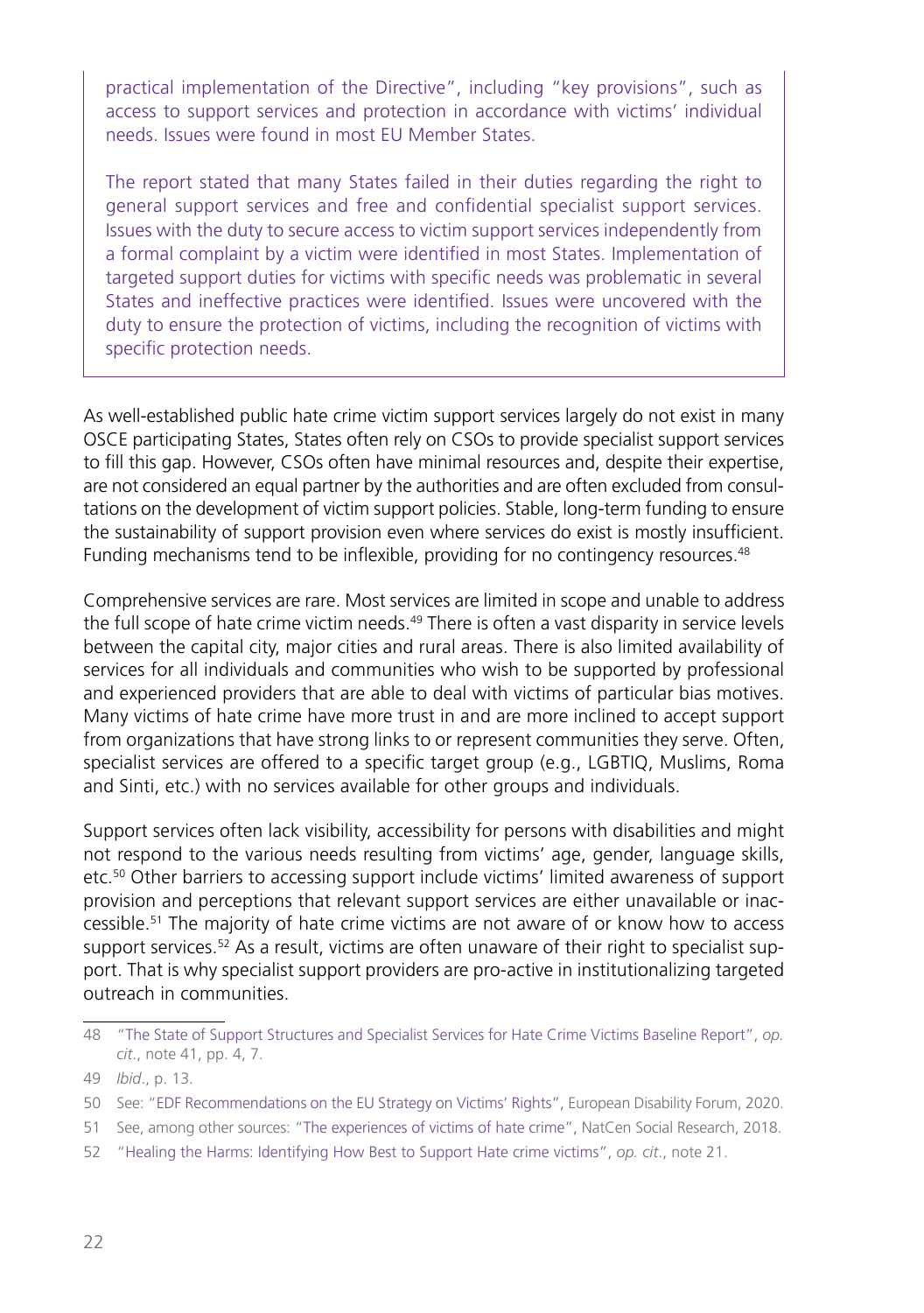# <span id="page-22-0"></span>7. Policy recommendations

Effective hate crime responses include several measures. The recommendations below are intended as building blocks that outline policies, actions and principles to guide the establishment of specialist support where it does not exist and, if it is in place, can strengthen and improve various elements of it. These recommendations are accompanied by good and promising practice examples that demonstrate how these elements have been applied in some EStAR project countries.

#### Specialist victim support should be enshrined in national legislation

Laws should be adopted that specifically focus on the victims, give them a distinct legal status within the criminal justice process, and guarantee their rights, including to specialist support. While only some OSCE participating States are legally bound by the EU's legislation on victims' rights, it is recommended that the services proposed in the Directive serve as the minimum standard for hate crime victim support across the entire region.

These standards are:

- Information, advice and support relevant to the rights of victims including on accessing national compensation schemes for criminal injuries, and on their role in criminal proceedings including preparation for attendance at the trial;
- Information about or direct referral to any relevant specialist support services in place;
- Emotional and, where available, psychological support;
- Advice relating to financial and practical issues arising from the crime;
- Unless otherwise provided by other public or private services, advice relating to the risk and prevention of secondary and repeat victimization, of intimidation and of retaliation.

Lack of relevant legislation should not be an impediment to establishing or expanding support services, while relevant adoption in the national legal context should be the first step of a long-term engagement by the states for the comprehensive implementation of the legislative framework for victims' support. The gravity of the situation, in terms of the number of hate crimes reported annually,<sup>53</sup> requires swift action. Existing shortcomings in the provision of the specialist victim support can only be addressed by establishing support where it does not exist and expanding it where it is not sufficient and/or not tailored to the needs of victims.

<sup>53</sup> See [OSCE ODIHR Hate Crime Reporting page](https://hatecrime.osce.org/) for more information.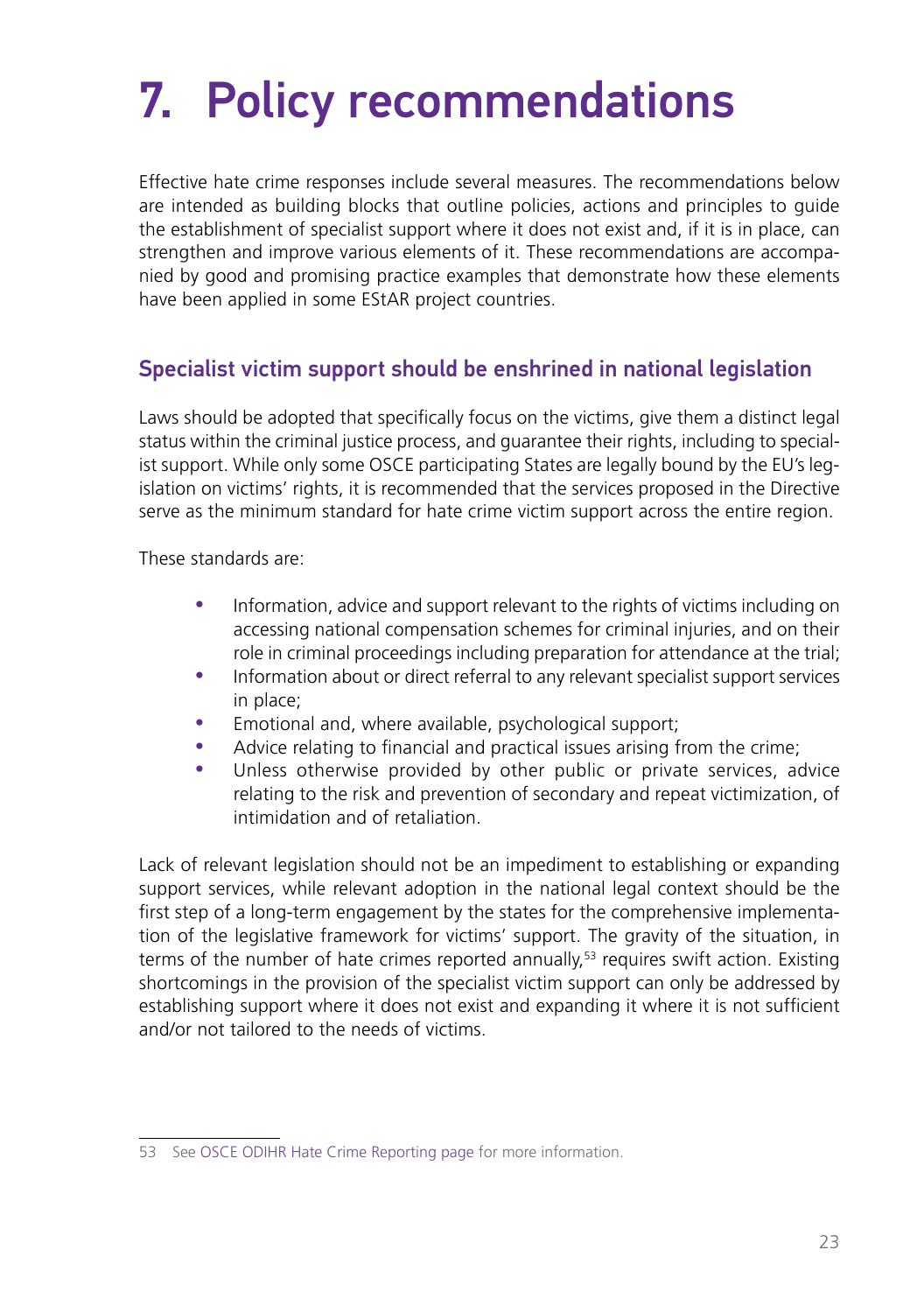Specialist support services can be set up as:

1. A standalone specialist support service for all those affected by bias-motivated crimes, either as an individual organization or as a network of services providers.

**ZARA – Civil Courage and Anti-Racism Work**, an Austrian NGO, provides legal support, psychosocial support, and accompanies victims to appointments at the police station and to courts and other authorities. It focuses on those affected by and witnessing racism and other intersecting forms of discrimination such as religious discrimination. ZARA also supports victims of online hate. Its services are free and confidential and can be provided anonymously. ZARA operates in a provictim manner.

**VBRG** in Germany is an umbrella organization for 14 specialist victim support services that operate in 12 federal States. The services are financed from municipal and State funds and a federal program called "Demokratie leben!" ("Live Democracy"). VBRG's members' services correspond to the definition of bespoke hate crime victim assistance as defined in this paper.

2. Hate crime victim support specialization units within general victim support services.

Victim Support UK (VS), is a government-funded general victim service with a degree of hate crime specialization, including specialized individual hate crime caseworkers. They provide a range of free hate crime services directly, including third-party reporting and referrals. In their Hate Crime Policy Statement, VS acknowledge the disproportionate impact of hate crime and the ensuing victims' special needs. The provision of their specialist services for hate crime victims is based on a multi-agency partnership. VS acknowledge the special needs of hate crime victims according to their particular community. For example, identified barriers to reporting are group-disaggregated so they better understand the communities they serve. VS apply Multi-Agency Risk Assessment Conferences by analogy to hate crime cases.<sup>54</sup>

Irrespective of the model, adequate and sustainable public funding needs to be allocated to service providers. Funding should be institutional, long-term and sufficient to ensure service delivery throughout the national territory.

<sup>54</sup> In the UK, Multi-Agency Risk Assessment Conferences (MARACs), developed in the field of domestic violence are also used in hate crime cases. MARACs are victim-focused information-sharing and riskmanagement meetings attended by representatives of public agencies and NGOs held to discuss high risk cases and to draft safety and support plans.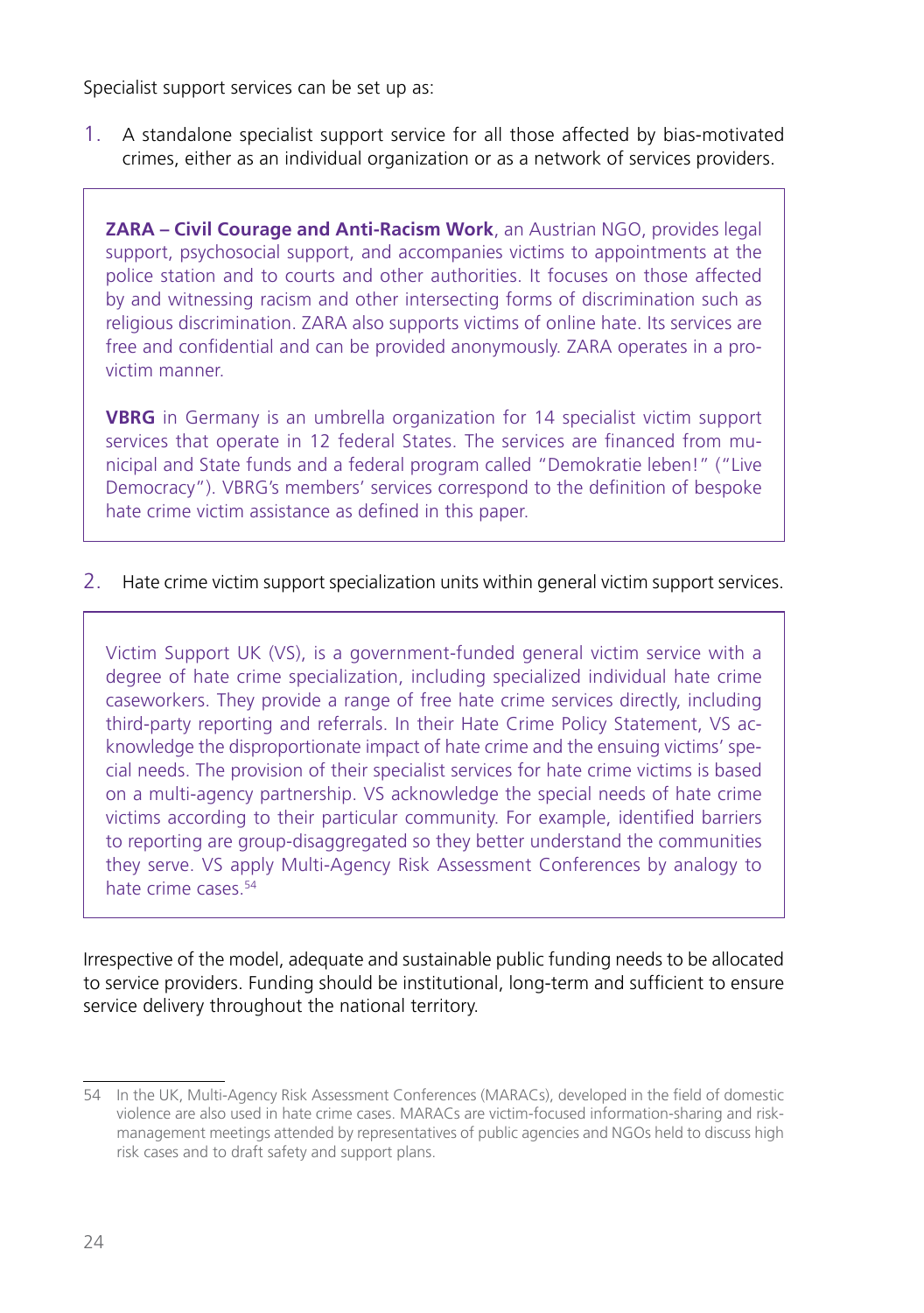#### <span id="page-24-0"></span>Specialist support should be based on the needs of the victim

Victims' needs should be determined through an INA process**.** Needs of hate crime victims differ significantly from those of non-bias motivated crimes. Specialist services should be ideally delivered by professionals who share their clients' backgrounds and have the understanding of different cultural backgrounds, as well as specific needs resulting from victims' gender. Services should be available to direct and indirect victims. Service providers also engage in proactive outreach to potential victims.

**RVRN** — The Racist Violence Recording Network in Greece — is comprised of 51 non-governmental organizations and civil society actors, as well as the Greek Ombudsman and the Migrants' Integration Council of the Municipality of Athens, as observers. Some RVRN member organizations were established by groups that have been targeted by racist violence themselves.

RVRN monitors hate crime in Greece, based exclusively on interviews with the victims, while the RVRN member organizations offer medical, social and legal services, as well as practical, material and other types of assistance to victims of racist violence or victims of other hate- or bias-motivated violent attacks. Victims' needs are identified exclusively during an in-person meeting. Based on those needs, and in case they cannot be made by the receiving organization, referrals are made within the network

**Catch22** is a UK public service that designs and delivers services that build resilience and aspiration in people and communities. This statement is taken from its 2018 report:

"People from minority groups are more likely to be victims of crime, but are less likely to ask for support. Reasons for this vary across groups, but active outreach from local, tailored services can help to create support pathways for these demographics. Services should always be flexible and responsive enough to support people from all backgrounds, and if there's more expertise needed, teams should work with local specialists to make sure individuals get what they need."<sup>55</sup>

There are many ways INAs can be conducted. EStAR's *Model Guidance on Individual Needs Assessment of Hate Crime Victims*56 clarifies what the process entails and how to set up a system, in which INAs are both effective, sensitive and respectful to victims. Conducting an INA upon first contact with the victim, making sure that from this point onwards the victim's right to understand and be understood is guaranteed and updat-

<sup>55</sup> "[The Changing Needs of Victims: And How to Support Them Better](https://www.catch-22.org.uk/news/the-changing-needs-of-victims-and-how-to-support-them-better/)", Catch 22, 2018, p. 21.

<sup>56</sup> *[Model Guidance on Individual Needs Assessments of Hate Crime Victims](https://www.osce.org/files/f/documents/5/9/489782_0.pdf)* (Warsaw: OSCE/ODIHR, 2021).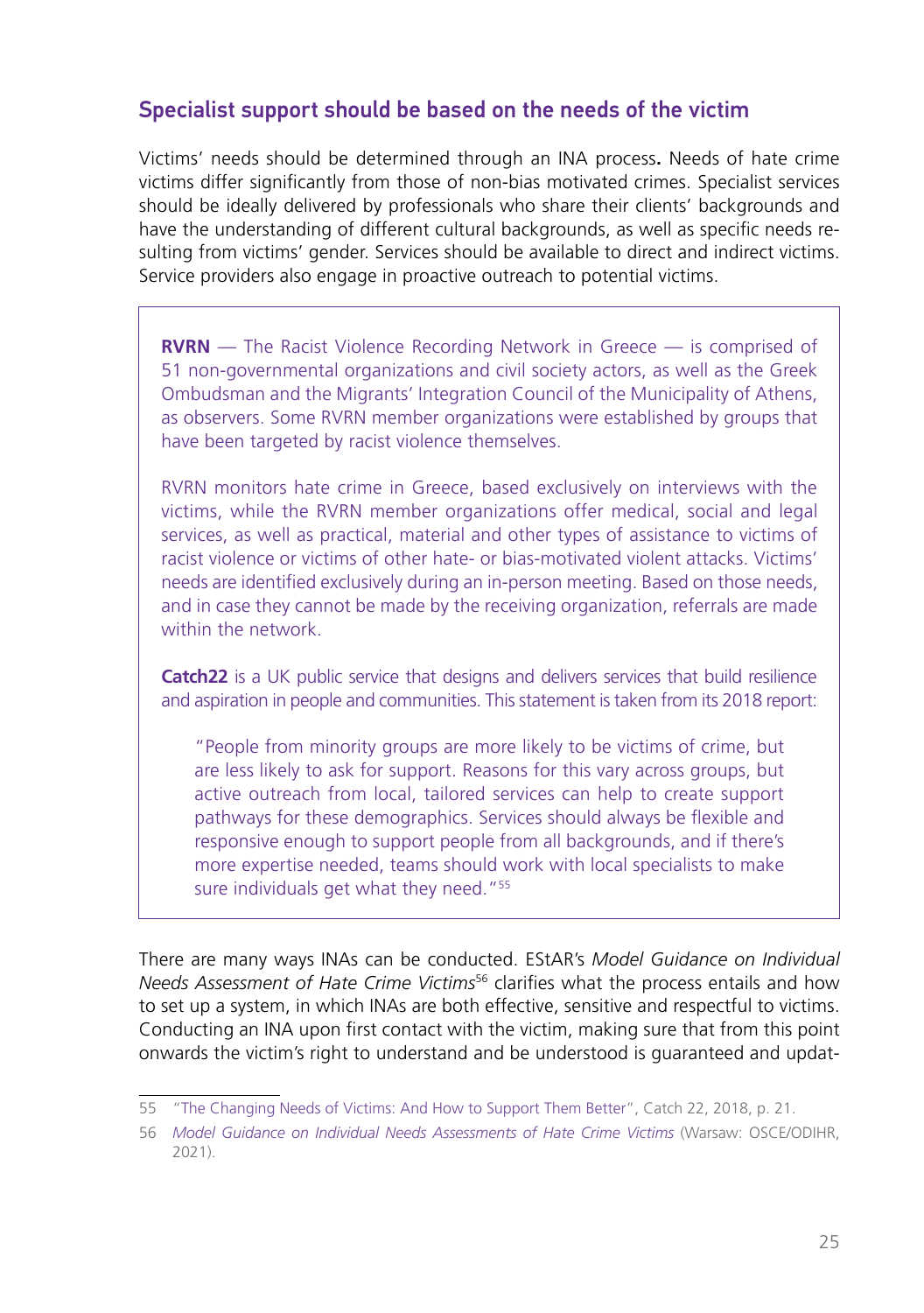<span id="page-25-0"></span>ing the INA throughout the interaction with the victim, constitute essential elements of needs identification. This Model Guidance could serve providers in designing, adapting and implementing an effective INA process.

#### Specialist victim support should meet clearly defined quality standards

Quality standards ensure that services uphold high professional standards. Independent monitoring and evaluation of services should be rigorous and include victims' perspectives. The EStAR project's *Model Quality Standards for Hate Crime Victim Support*<sup>57</sup> can be used as a guideline for the development of new services and as criteria to assess the quality of existing services. Quality standards provide measures to evaluate the organization and delivery of services to identify whether standards are achieved and what needs to be improved.

In the Czech Republic, quality of services is ensured by mandatory "standards of quality of social services" and "standards of quality of legal information", which must be demonstrated by service providers during registration with both the Ministry of Justice and Ministry of Social Affairs, and when delivering services. Adherence to these standards is controlled by the ministries.

#### States should adopt a multi-agency hate crime action plan

A hate crime action plan should focus on the formulation and implementation of concrete actions on hate crime prevention and support to those affected. The plan should have measurable targets and timelines for achieving them. The Hate Crime Commissioner should be responsible for coordinating implementation of the action plan.

In Spain, the Action Plan to Combat Hate Crimes (2019-2021) adopted by the Ministry of the Interior, highlights the serious consequences of hate crime on victims and their families, as well as its fracturing impact on society.<sup>58</sup> The Plan encompasses four lines of action, including support for victims. One of its express goals is to mitigate the harm done to victims. Collaboration with civil society organizations and specialist associations helped identify the specific needs of vulnerable communities that were then reflected in the Plan. The National Office to combat Hate Crimes, which was established on 2018, is in charge of promoting, coordinating and supervising the Plan, and also, tasked with raising awareness of victim support, among other priorities. A fundamental goal of the Plan is to deliver sensitive

<sup>57</sup> *Ibid.*

<sup>58</sup> See: ["Action Plan to Combat Hate Crimes"](http://www.interior.gob.es/documents/642012/0/PLAN+DE+ACCION+DE+LUCHA+CONTRA+LOS+DELITOS+DE+ODIO+%28english+version%29/c1576943-2f27-482e-9086-6cbf2352dab3) (Madrid, Ministerio del Interior/State Secretariat for Security 2019).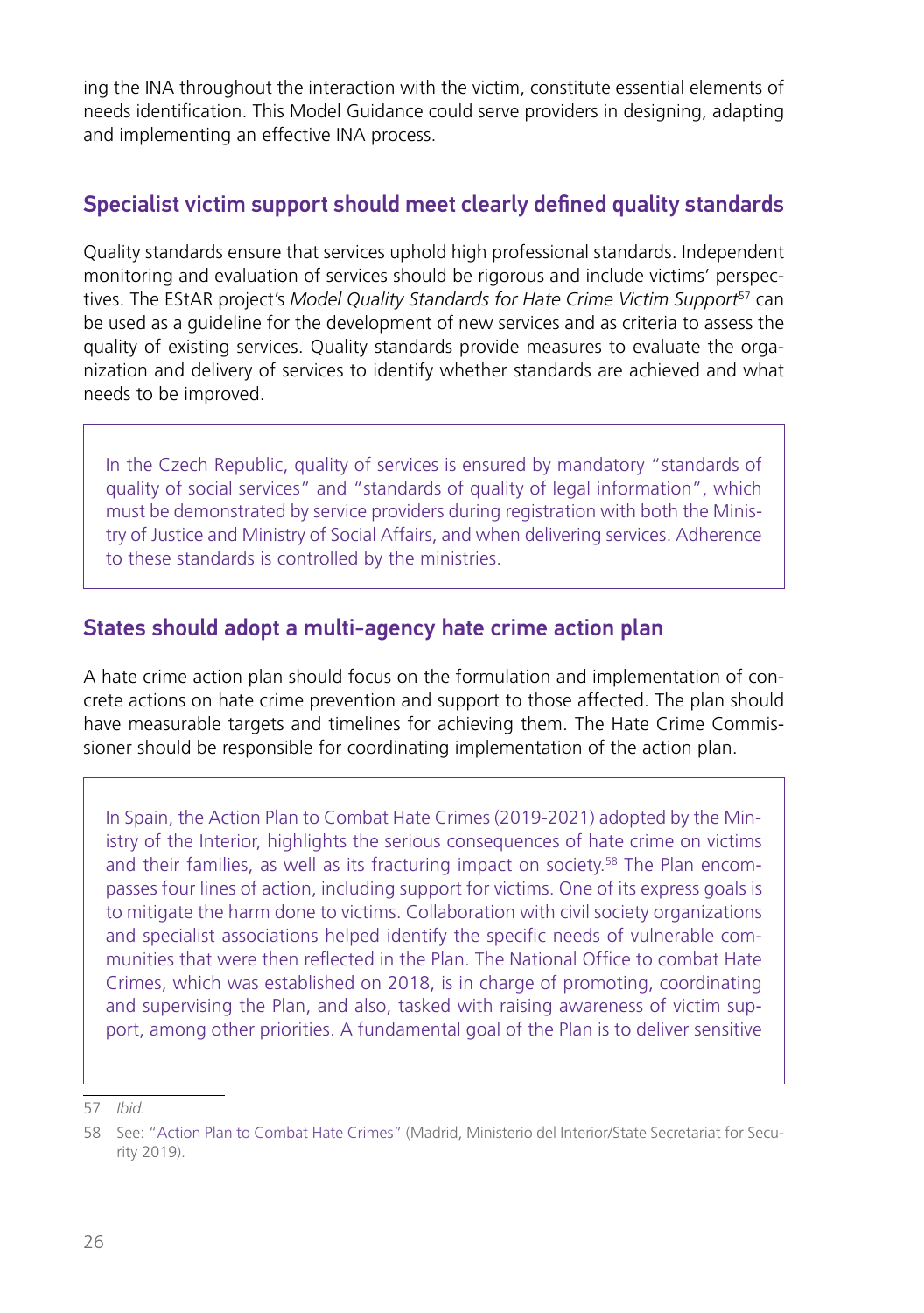<span id="page-26-0"></span>and professional treatment to victims that guarantees their right to protection, information, support, assistance and active participation without discrimination.

Where appropriate, a Hate Crime Commissioner should be appointed to drive government action to prevent and tackle hate crimes, educate the public about hate crime and its impact, explicitly recognize the value of an open and inclusive society, reiterate the importance of community cohesion and provide support to those affected by hate crimes.

In September 2020, the UK Law Commission launched a public consultation on reforming hate crime law.59 It proposed, among other measures, creating a **Hate Crime Commissioner** role with the mandate to drive forward best practices in curbing hate crime and supporting its victims. The Commissioner would help to implement more effective non-criminal responses to prevent and mitigate the harmful effects of hate crime in the community.

In Germany, the **Federal Government Commissioner for Jewish Life in Germany and the Fight against Antisemitism** within the Federal Ministry of the Interior and Community coordinates the relevant measures taken by all the federal ministries.60 The office serves as a contact point for Jewish groups, and as a liaison for federal, State and civil society measures to combat antisemitism. The Commissioner coordinates a joint federal and State commission made up of representatives of competent bodies, providing public information and encouraging civic and cultural education to increase public awareness of antisemitism. The office was created in 2018 in response to the debate over growing antisemitism in Germany and how the federal State can best counter this. According to a Bundestag resolution, the Commissioner has independent advisers appointed in consultation with the federal government, consisting of Jewish and non-Jewish experts from academia, education and civil society.

#### Relevant stakeholders should set up multi-agency coordination mechanisms

Given the complex needs of hate crime victims, the most tailored and effective measures will include a variety of interventions. It is therefore essential that State structures and civil society actors work in concert and complement and reinforce each other's efforts. Co-operation between multiple stakeholders should be formalized in the form of cooperation agreements or memoranda of understanding but should not be limited to just the operational level. Political co-operation is also crucial for policy formulation at the national level.

<sup>59</sup> Please see the full report: [Hate crime laws: Final report](https://s3-eu-west-2.amazonaws.com/lawcom-prod-storage-11jsxou24uy7q/uploads/2021/12/Hate-crime-report-accessible.pdf) (London: Law Commission 2021).

<sup>60</sup> See further details at the [website](https://www.bmi.bund.de/EN/ministry/commissioners/anti-semitism/anti-semitism-artikel.html) of the Federal Ministry of the Interior, Building and Community.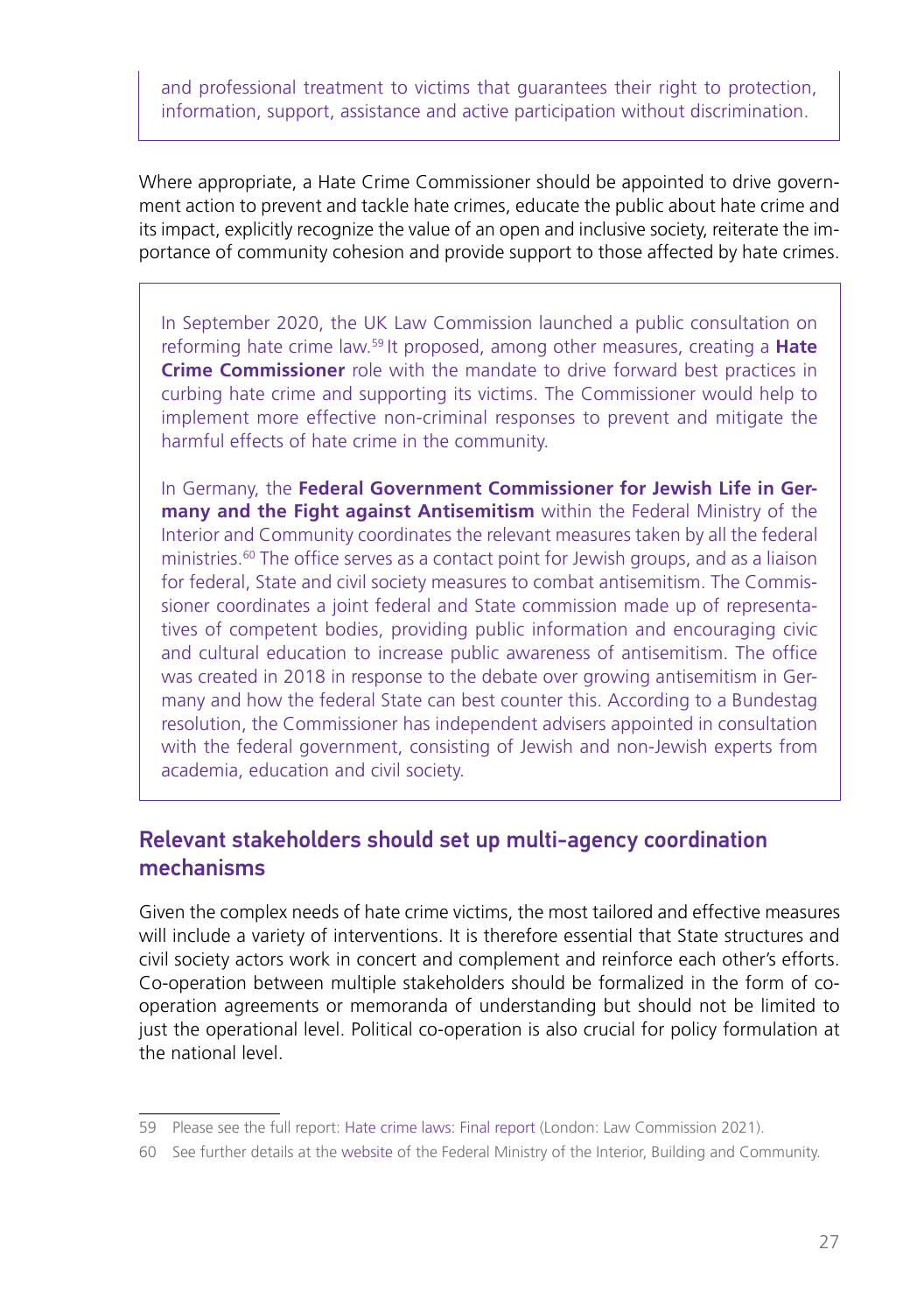<span id="page-27-0"></span>In Belgium, **inter-agency victim referral pathways** include automatic prosecutorial referral of hate crime victims' cases to specialist support-providing equality bodies (EBs). These include Unia for race, religion and other protected grounds and the Gender Equality Institute. The Prosecutor's Office contacts the relevant EB (depending on the victimized person's characteristics) when a hate crime is being prosecuted and then forwards the victim's details. The EBs then reach out to the victim to provide their support, including legal advice and assistance within proceedings. General victim support services and certain police units also refer hate crime cases to Unia. The two EBs provide hate crime victims with comprehensive specialized victim support, from recording victims' reports to legal representation. This form of operational cooperation is formalized in memorandums between involved entities.61

#### Relevant stakeholders should commission studies on under-reporting of hate crimes and hate crime victims' needs

Studies on reasons for under-reporting of hate crimes and specific hate crime victims' specialist support needs disaggregated by bias motivation and locality should be commissioned. Further policy formulations should be based on such victims' needs studies.

The EU Agency for Fundamental Rights produced a report **"Encouraging hate crime reporting: The role of law enforcement and other authorities"** that examines why victims do not report bias-motivated incidents and the barriers they face when reporting incidents through national crime reporting systems. By mapping existing practices that have a bearing on the victim's experiences when reporting bias-motivated violence and harassment, it aims to provide evidence to support national efforts to encourage and facilitate reporting.<sup>62</sup>

The Center for Hate Studies of the University of Leicester in the UK conducted two major studies titled **"Recognizing the support needs of victims"**, which were designed to highlight the support needs of hate crime victims. These studies took place in two different geographical areas (Hertfordshire and the West Midlands) and involved people who had been targeted for different aspects of their identity.<sup>63</sup>

In Sweden, the **Crime Victim Fund**, which is administrated by the Swedish Crime Authority, grants financial support to information work, developmental work, projects and research that can be related to hate crime victimization.<sup>64</sup>

<sup>61</sup> Information received from UNIA representative in response to a questionnaire, 2020.

<sup>62</sup> "[Encouraging hate crime reporting: The role of law enforcement and other authorities](https://fra.europa.eu/en/publication/2021/hate-crime-reporting?pk_campaign=FRA-Alerts-Newsletter&pk_source=newsletter)", op. cit., n*ote 1.*

<sup>63</sup> See the webpage of the Leicester University's for the findings of the studies here: [Recognizing the](https://le.ac.uk/hate-studies/research/recognising-the-support-needs-of-victims)  [Support Needs of Victims.](https://le.ac.uk/hate-studies/research/recognising-the-support-needs-of-victims)

<sup>64</sup> Information received from Swedish Police representative in response to a questionnaire, 2020. More information can be found on [Brottsoffermyndigheten website.](https://www.brottsoffermyndigheten.se/other-languages/english/crime-victim-fund/)